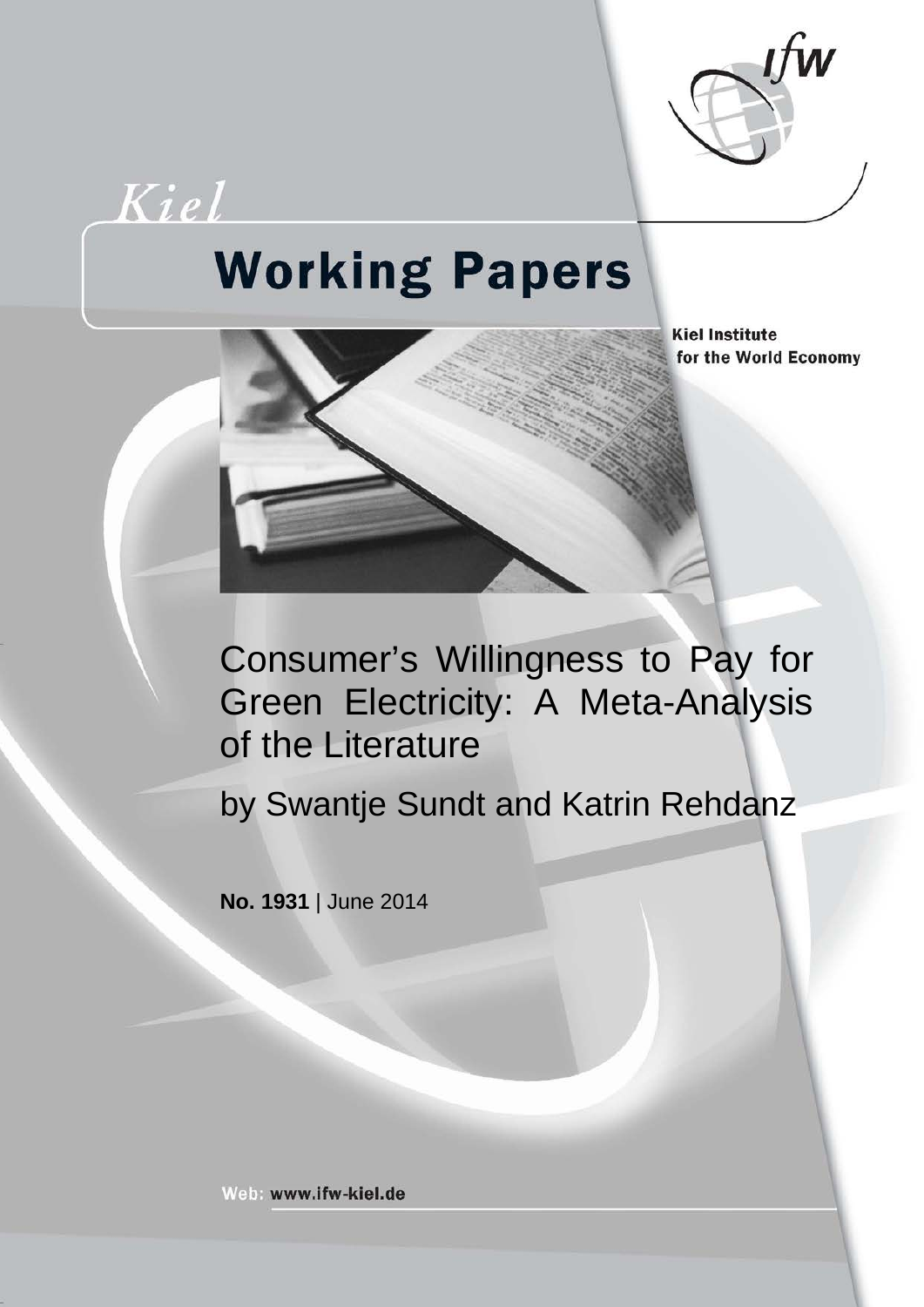Kiel Working Paper No. 1931 | June 2014

# **Consumer's Willingness to Pay for Green Electricity: A Meta-Analysis of the Literature\***

Swantje Sundt and Katrin Rehdanz

Abstract:

The number of studies published focusing on people's preferences for green electricity has increased steadily, making it more and more difficult to identify key explanatory factors that determine people's willingness-to-pay (WTP). Based on results of a meta-regression our results indicate e.g. that hydropower is the least preferred technology. Variables such as information on the type of power plant that will be replaced by renewables, which are often omitted from primary valuation studies, are important in explaining differences in values as well. When assessing the predictive power of our results for out-of-sample value transfers we find median errors of approximately 30%, depending on model specification.

Keywords: meta-analysis, renewable energy, valuation, value transfer, willingness to pay

JEL classification: C53, D62, Q40, Q48, Q51

**Swantje Sundt** Kiel Institute for the World Economy 24100 Kiel, Germany Telephone: +49 (0) 431 8814 408 E-mail: swantje.sundt@ifw-kiel.de

\_\_\_\_\_\_\_\_\_\_\_\_\_\_\_\_\_\_\_\_\_\_\_\_\_\_\_\_\_\_\_\_\_\_\_\_

**Katrin Rehdanz** Kiel Institute for the World Economy 24100 Kiel, Germany Telephone: +49 (0) 431 8814 407 E-mail: katrin.rehdanz@ifw-kiel.de

\* The EKSH GmbH, Kiel, Germany, provided welcome financial support through a PhD scholarship.

*The responsibility for the contents of the working papers rests with the author, not the Institute. Since working papers are of a preliminary nature, it may be useful to contact the author of a particular working paper about results or caveats before referring to, or quoting, a paper. Any comments on working papers should be sent directly to the author. Coverphoto: uni\_com on photocase.com*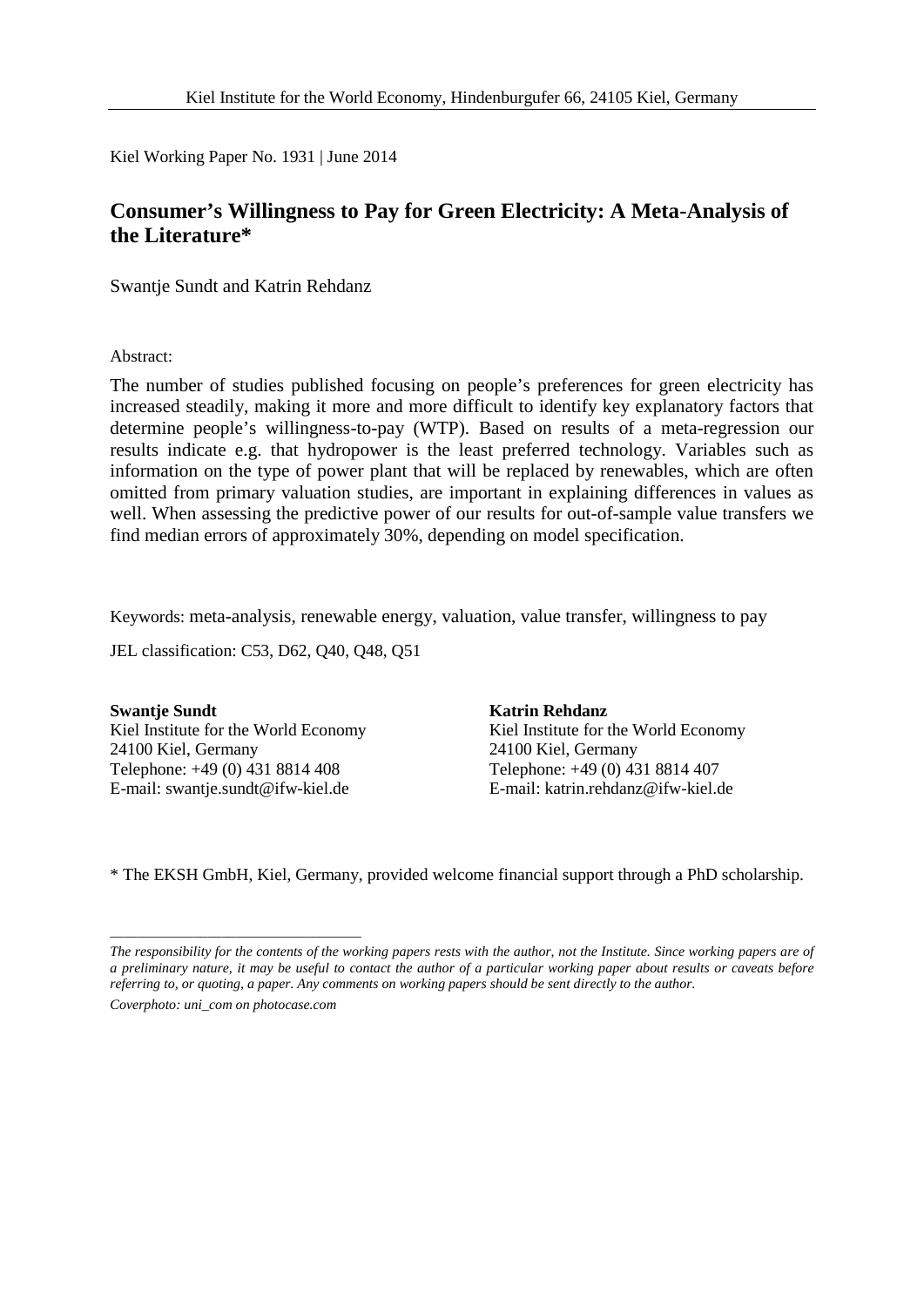# **1. Introduction**

Many industrialised countries have ambitious renewable energy targets to mitigate climate change and/or to gain independence of fossil fuel imports. At present, electricity generated from power plants using renewables is more costly compared with those using conventional fuels. The difference is paid for by the consumers either directly through a higher price for renewable energy or indirectly through taxes. As a response to this, a number of studies have investigated consumer preference and willingness to pay (WTP) for larger shares of green electricity (most recently, Kim et al., 2013). The number of such studies published over the last few years focusing on people's preferences for renewables has increased steadily, thus resulting in a flood of data, which has made it increasingly more difficult to identify key explanatory factors that determine people's WTP for renewables. Studies vary widely in the energy-related characteristics they analyse (such as energy mix, siting of new power plants, infrastructure investments, etc.), the geographical location and the valuation technique employed.

Meta-analysis is a quantitative analysis of summary indicators reported in a series of similar empirical studies (Stanley, 2001). A quantitative meta-analysis ensures global comparability of WTP for renewable energy and provides evidence for global preferences. In our metaanalysis, we investigate the mean WTP per household and month and per kilowatt-hour to determine global preferences for renewable energy. Based on a meta-regression, we analyse whether differences in WTP exist by country, whether results on exploratory variables for WTP differ and the extent to which survey design influences WTP estimates. Because costs associated with performing a study that assesses WTP for green electricity are considerable, we explore the use of "value transfer" to non-valued sites/countries as an alternative to primary valuation.

Previous meta-analyses on preferences for renewable energy focus primarily on public acceptance of wind power (e.g., Aitken, 2010) and on the corresponding "not in my backyard" (NIMBY) phenomenon (van der Horst, 2007). While meta-analysis in combination with meta-regression is often used in ecosystem valuations (e.g., coral reefs: Brander et al., 2007), to our knowledge, there does not exist a meta-regression analysis on WTP for renewable energy.

The structure of our paper is as follows. Section 2 reviews the literature regarding consumer WTP for renewable energy in the electricity mix and outlines the type of studies used in our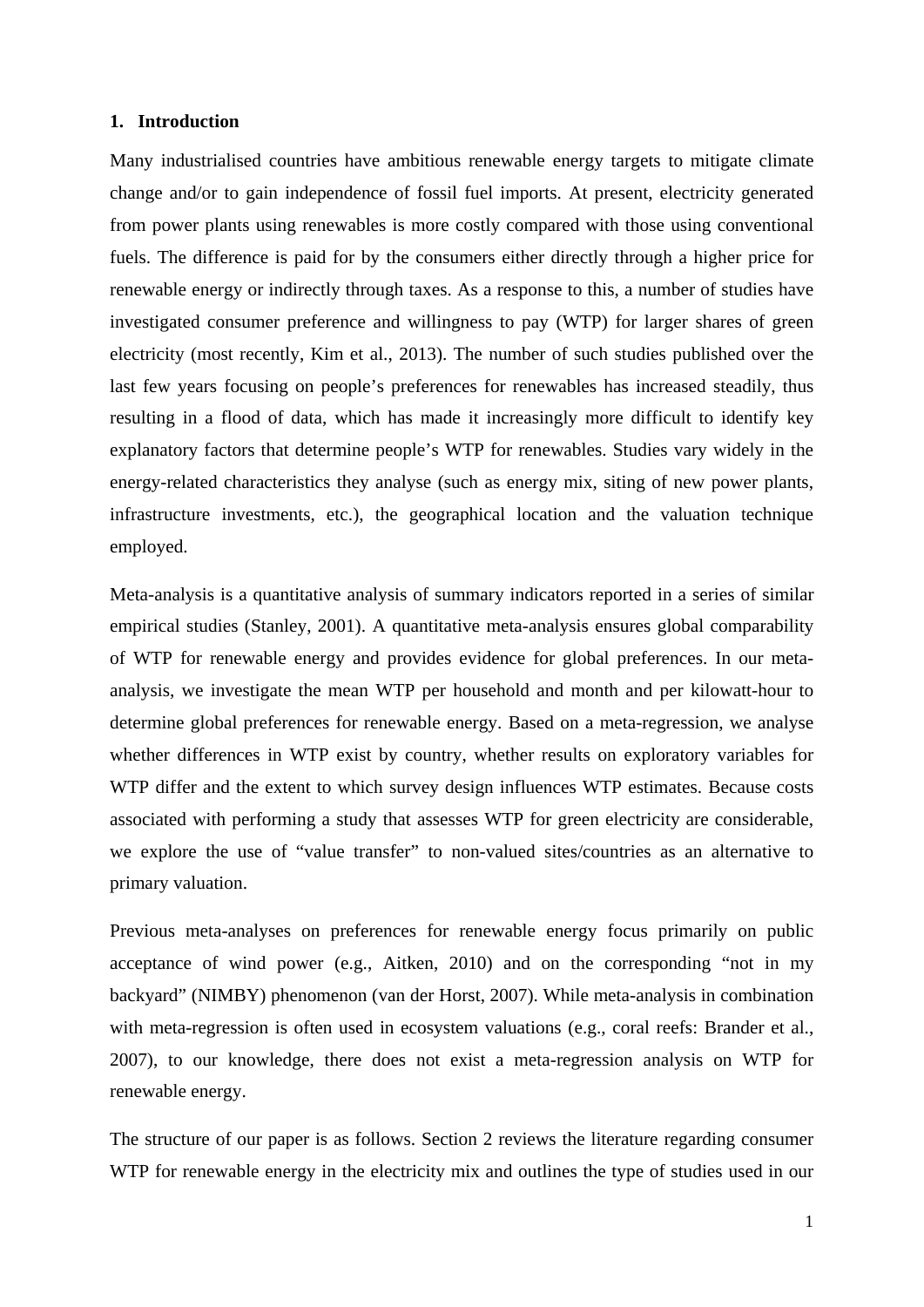analysis - those focusing on green electricity. Section 3 presents our data and describes results of individual studies as well as summary statistics of WTP estimates. Section 4 presents the specification of the meta-regression, and the methods used to judge quality of the value transfer. Section 5 discusses the results of the meta-regression, and explores the validity, efficiency and robustness of our results when transferring values. Section 6 concludes the paper.

# **2. Overview of the willingness-to-pay for renewable energy literature**

We collected 101 studies based on stated preference surveys that estimated respondents' WTP for renewable energy. The WTP, therefore, is either captured by contingent valuation analysis or estimated via choice experiments (including conjoint analysis). These studies are classified as presented in figure 1.



**Figure 1: Key aspects of WTP estimation of the 101 stated preference studies.** 

*Source: Own presentation.* 

In the following, we focus on the largest category by investigating those 43 studies that focus on people's WTP for larger shares of renewables in the electricity mix. These studies are more readily comparable in a meta-analysis than a larger set of studies characterised by other key aspects including studies that, for example, focus on the choice of location for specific renewables or particular fuel types such as E85.

The earliest study in the category 'electricity mix' was published by Farhar and Houston (1996). They measured the WTP for electricity from renewables in the United States (US). Between 1996 and 2006, only one or two studies per year were published. After 2006, the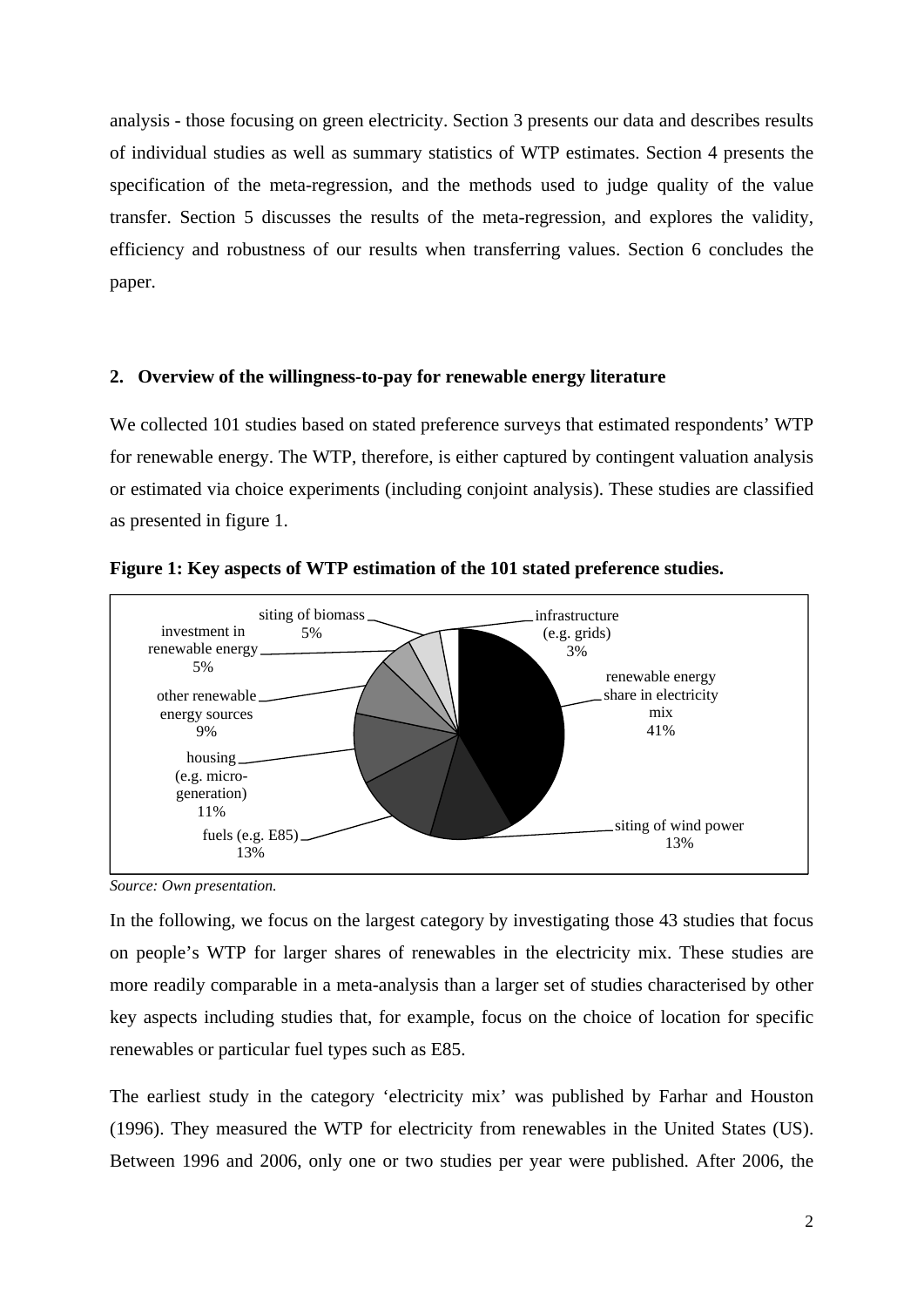number of publications increased, with an average of 4.4 studies per year being published between 2007 and 2013, most of them with a focus on European countries or regions.

Figure 2 shows that over space and time, studies are very unevenly distributed. Overall, we count 23 studies for Europe, twelve for the Americas and six for Asia. At the country level, most of the surveys were conducted in the US (twelve publications), followed by Germany (seven publications) and the United Kingdom (UK, four publications). While studies using data for the US or the UK are relatively evenly distributed over time, the first studies using German survey data were published in 2005 (Menges et al., 2005; Gossling et al., 2005).



**Figure 2: Number of published studies by year and continent.** 

*Source: Own presentation.* 

Over time, researchers considered that more factors were involved in determining people's WTP, and the information they used provided increasingly more insight. For instance, several authors reviewed the influence of payment arrangements on the WTP for renewable energy, e.g., Menges and Traub (2008), Solino et al. (2009) and Solino et al. (2012). Other authors compared the current electricity mixes with stated consumer preferences, e.g., Grösche and Schröder (2011) and Kaenzig et al. (2013).

## **3. Description of data**

Among the 43 studies, we exclude 25 from the meta-regression because of sample selection bias (e.g., Gossling et al. 2005) or unsuitable units of WTP estimates; that is, inconvertible. For instance, some authors express WTP as a percentage of the current electricity bill (e.g., Liu et al. 2013) or as the probability to be willing to pay anything at all (e.g., Batley et al.,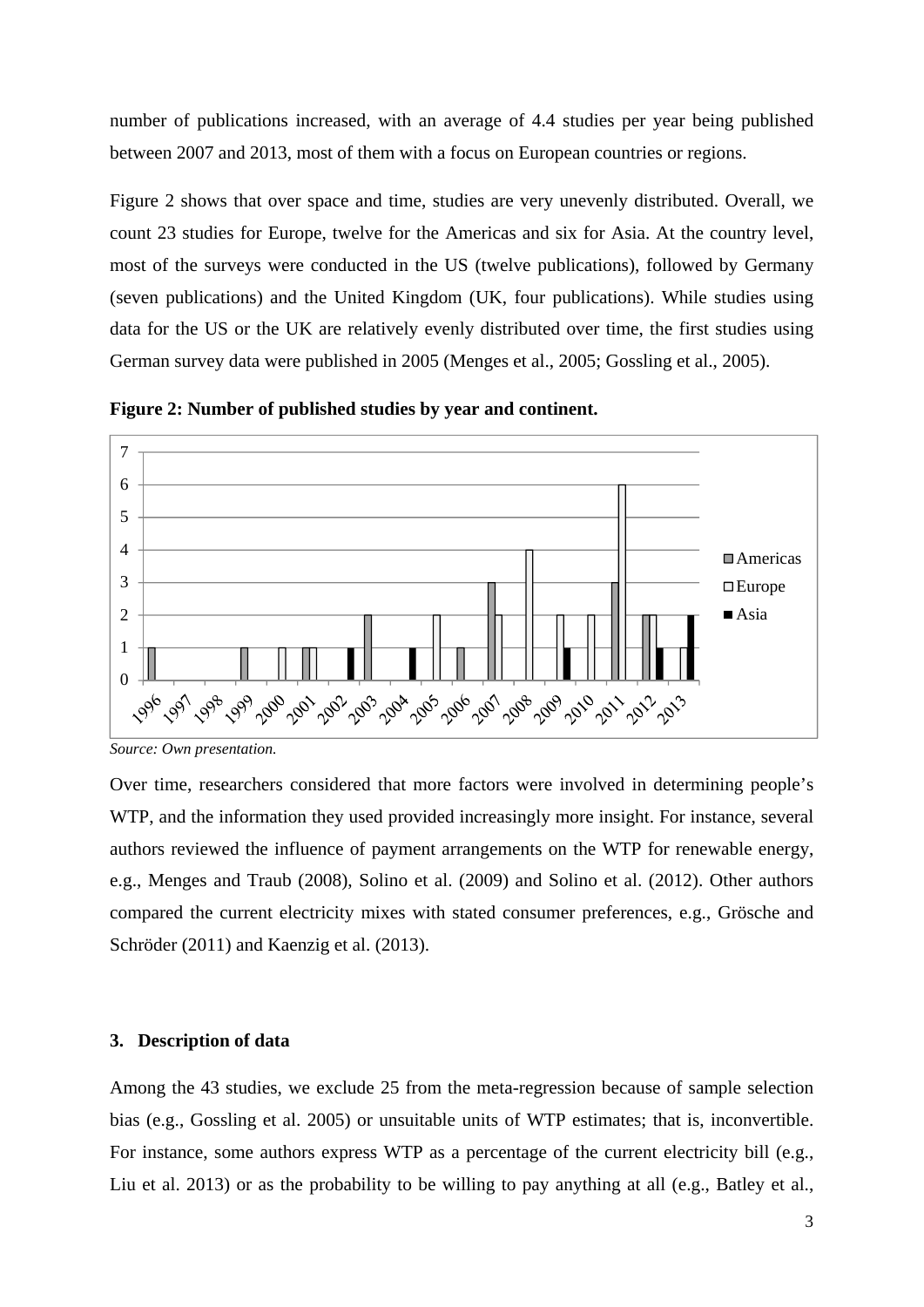2001). Further, we exclude one survey conducted in India (Chakrabarti & Chakrabarti, 2002). This study focused on rural electrification and, to a much lesser extent, on India's electricity mix.

Our final meta-regression consists of 85 WTP values that are ascertained from 18 studies (see Table 1). This corresponds to an average of 4.72 WTP values per study. We abstract the largest data sample (19 observations) from the study by Borchers et al. (2007), a choice experiment eliciting preferences for electricity for different renewable energy sources that was conducted in Newcastle County, Delaware, USA. To avoid overweighting WTP values of individual studies, we use weights. First, because WTP values of one study could systematically deviate from the real WTP, and second, because some studies provide WTP values describing similar situations (e.g., an increase of 10% of renewables compared with an increase of 20%). One study used a latent class model to estimate WTP (Cicia et al., 2011). Estimating a latent class model includes estimating the probability of being a member of one of these classes. To take these data into account, we weight the particular classes with the stated class probability. Furthermore, two studies (Bigerna & Polinori, 2011; Kosenius & Ollikainen, 2012) are working papers. Because omitting these two studies does not change the results of our analysis (presented in Section 5), we retain them in our sample.

| Author (year)                | Year of Survey | Country     | Coverage | Method    | # WTP values |
|------------------------------|----------------|-------------|----------|-----------|--------------|
| Aldy et al. (2012)           | 2011           | <b>US</b>   | national | <b>CV</b> | 3            |
| Aravena et al. (2012)        | 2008           | Chile       | local    | <b>CV</b> | 4            |
| Bigerna & Polinori (2011)    | 2007           | Italy       | national | <b>CV</b> | 9            |
| <b>Bollino</b> (2009)        | 2006           | Italy       | national | <b>CV</b> | 9            |
| Borchers et al. (2007)       | 2006           | US          | local    | CE        | 19           |
| Cicia et al. (2011)          | 2009           | Italy       | national | CE        | 3            |
| Gracia et al. (2012)         | 2009           | Spain       | local    | CE        | 3            |
| Hanemann et al. (2011)       | 2009           | Spain       | national | <b>CV</b> |              |
| Kaenzig et al. (2013)        | 2009           | Germany     | national | CE        | 3            |
| Kim et al. (2013)            | 2008           | South Korea | national | <b>CV</b> | 4            |
| Komarek et al. (2011)        | 2009           | <b>US</b>   | local    | CE        | 9            |
| Kosenius & Ollikainen (2012) | 2008           | Finland     | national | CE        | 6            |
| Nomura & Akai (2004)         | 2000           | Japan       | national | <b>CV</b> | 3            |
| Solino et al. (2009)         | 2006           | Spain       | regional | <b>CV</b> | 4            |
| Susaeta et al. (2011)        | 2008           | US          | regional | CE        |              |
| Yoo & Kwak (2009)            | 2008           | South Korea | local    | <b>CV</b> | 2            |
| Zhang & Wu $(2012)$          | 2010           | China       | regional | <b>CV</b> |              |
| Zografakis et al. (2010)     | 2007           | Greece      | regional | <b>CV</b> |              |

*Source: Own presentation;* 

*CV: Contingent Valuation Method; CE: Choice Experiment / Conjoint Analysis.* 

The 18 studies were published in 2004, 2007 or between 2009 and 2013. The corresponding surveys were conducted in ten countries on three continents (Europe, the Americas and Asia)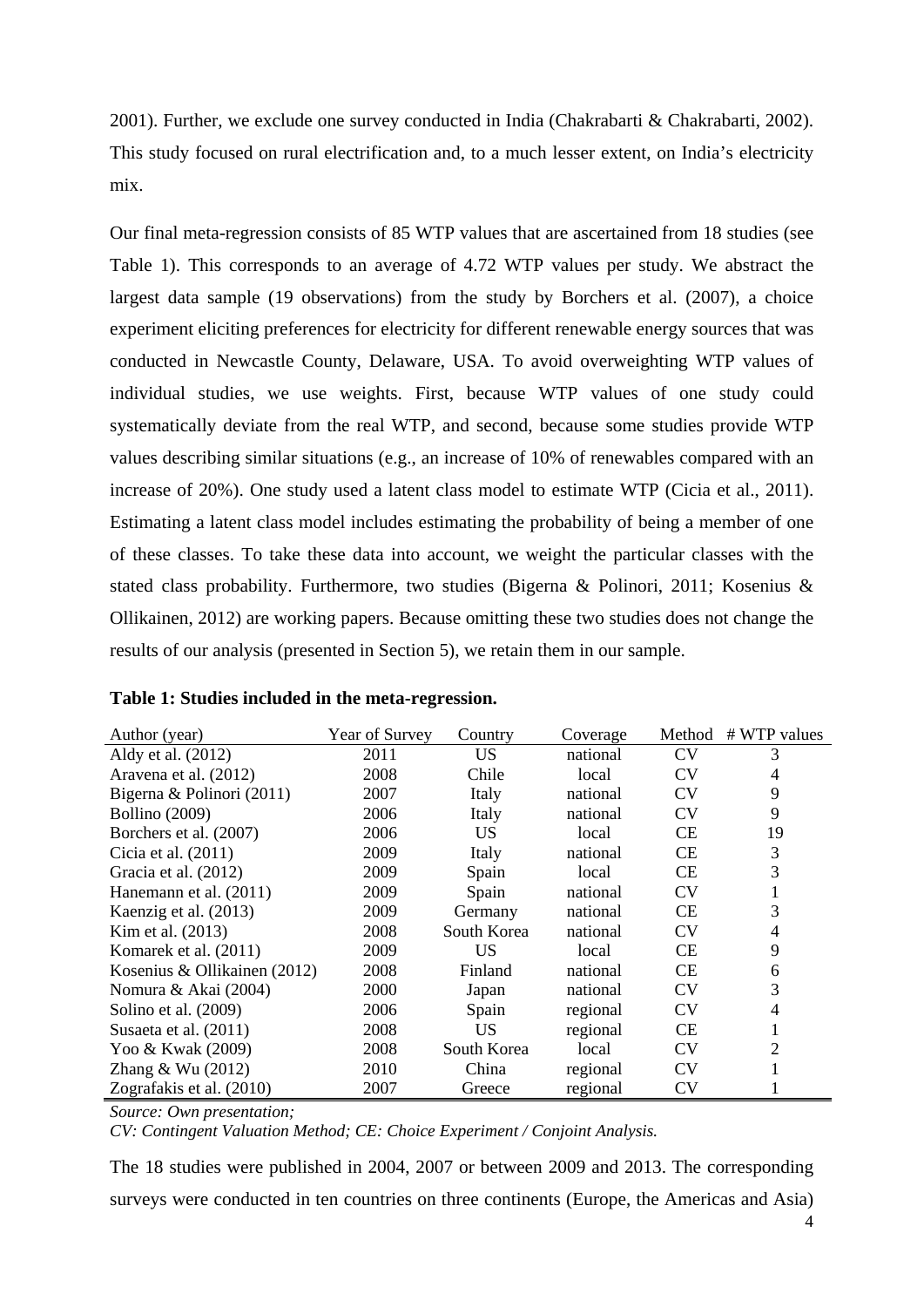either in 2000 or between 2006 and 2011. Multiple surveys were conducted in the US (3), Spain (3), Italy (3) and South Korea (2). One-half of the surveys were national, one-quarter were local and another quarter were regional. Each study in our sample used either contingent valuation techniques (twelve studies) or choice modelling approaches (six studies) to determine WTP. Overall, we collect 85 WTP values, 41 of which are gained by contingent valuation analyses and 44 by choice modelling.

Our dependent variable is the WTP for an increase in renewable energy in the current electricity mix. While results of contingent valuation studies are most often expressed as mean WTP, results of choice experiments are expressed as marginal WTP. If the "status quo" option belongs to the selectable alternatives of the choice experiment and the marginal WTP is based on the "status quo", we treat the marginal WTP as the mean WTP. Further, we use only WTP values in the meta-regression that can be interpreted as "WTP for a higher renewable energy share in the current electricity mix" and measure in fixed units of currency per time frame and household. Next, we approximate the WTP per kilowatt-hour to adjust the WTP to average electricity usage per capita.<sup>1</sup> A remarkable fact is the relatively high electricity consumption per capita in Finland and the US, which is at least twice as high as the electricity consumption of Japan, the third highest in the sample.





*Source: Own presentation.*

<sup>&</sup>lt;sup>1</sup> For this, we used information on total residential energy consumption and total population (OECD/IEA, 2014a/b), as well as information on average household size (Eurostat, 2013; U.S. Census Bureau, 2013; OECD, 2012; Statistics Japan, 2013; National Bureau of Statistics China, 2010).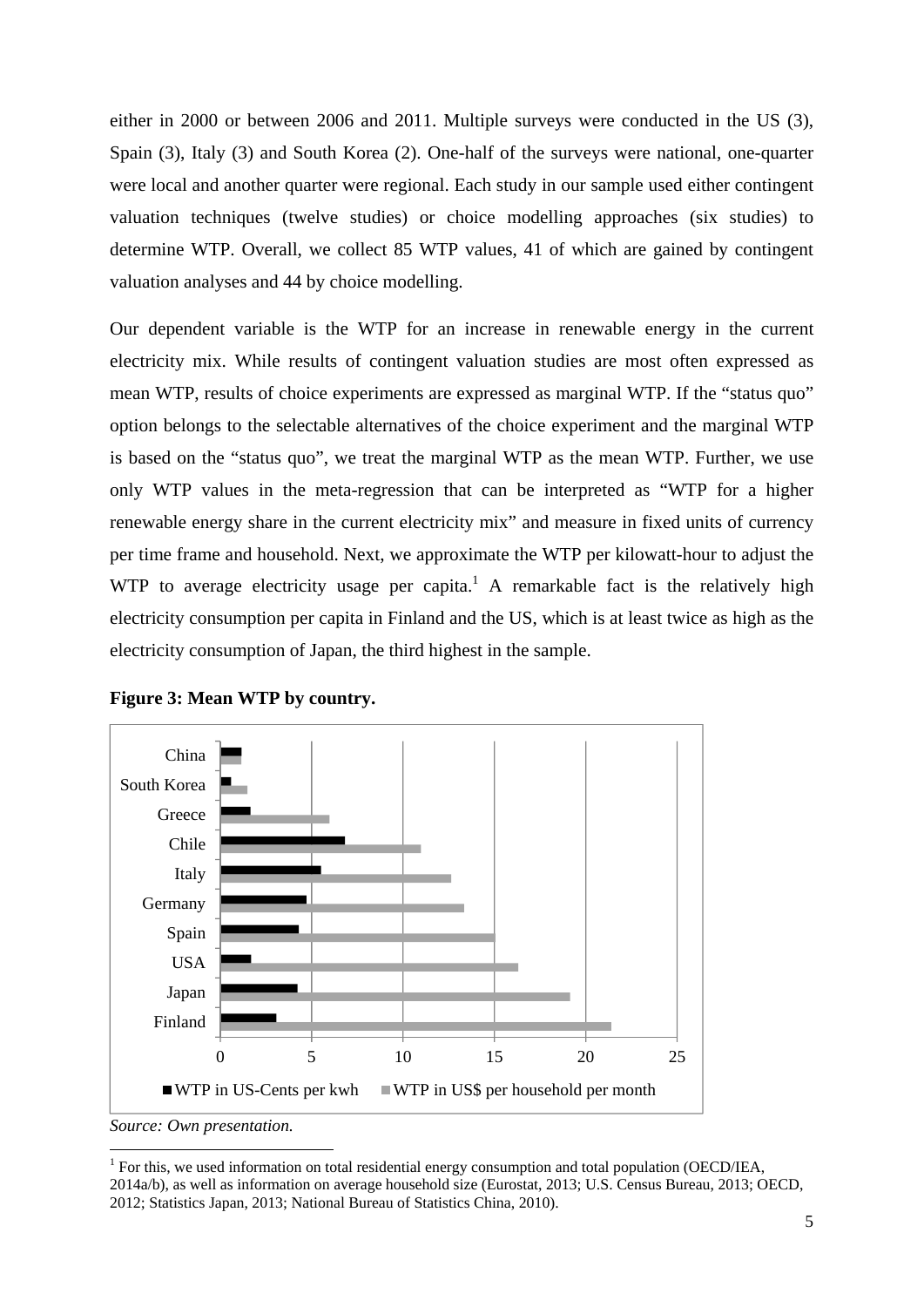To ensure comparability, we convert WTP values in US\$ per household per month and adjust them to 2010 prices using purchasing power parity exchange rates.<sup>2</sup> In our sample, the mean WTP for a higher renewable energy share in the electricity mix is US\$ 13.13 per household per month and the median WTP is US\$ 11.67. The lowest WTP (US\$ 1.00) is found by Borchers et al. (2007) for an increase in biomass in the US. Hanemann et al. (2011) report the highest WTP (US\$ 43.01) for an increase in renewables in Spain. Overall, the distribution of WTP values is positive skewed. When WTP is measured in kilowatt-hours, the mean WTP is US-Cents 3.18/ kilowatt-hour and the median WTP is US-Cents 1.95/ kilowatt-hour.

At the country level (see Figure 3), the highest mean WTP per household (US\$ 21.39), which corresponds to a mean WTP per kilowatt-hour of US-Cents 3.07, is observed for Finland. However, we observe the opposite for Chile, the country with the second lowest residential energy consumption per capita. Here, the WTP per household (US\$ 10.98) is below average while the WTP per kilowatt-hour (US-Cents 6.82) is ranked highest. Furthermore, China and South Korea have the lowest WTP per household and per kilowatt-hour.





Although Japan demonstrates an above average WTP per household, the average WTP for Asia (see Figure 4) is half that of European countries and countries in the Americas, which are quite similar. With respect to the average WTP per kilowatt-hour, the WTP for Asia is the lowest. However, in contrast to the WTP per household, there exists a significant difference between the mean WTP for the Americas (US-Cents 2.49) and for Europe (US-Cents 4.43).

*Source: Own presentation.* 

  $2$  Data retrieved from OECD (n.d.).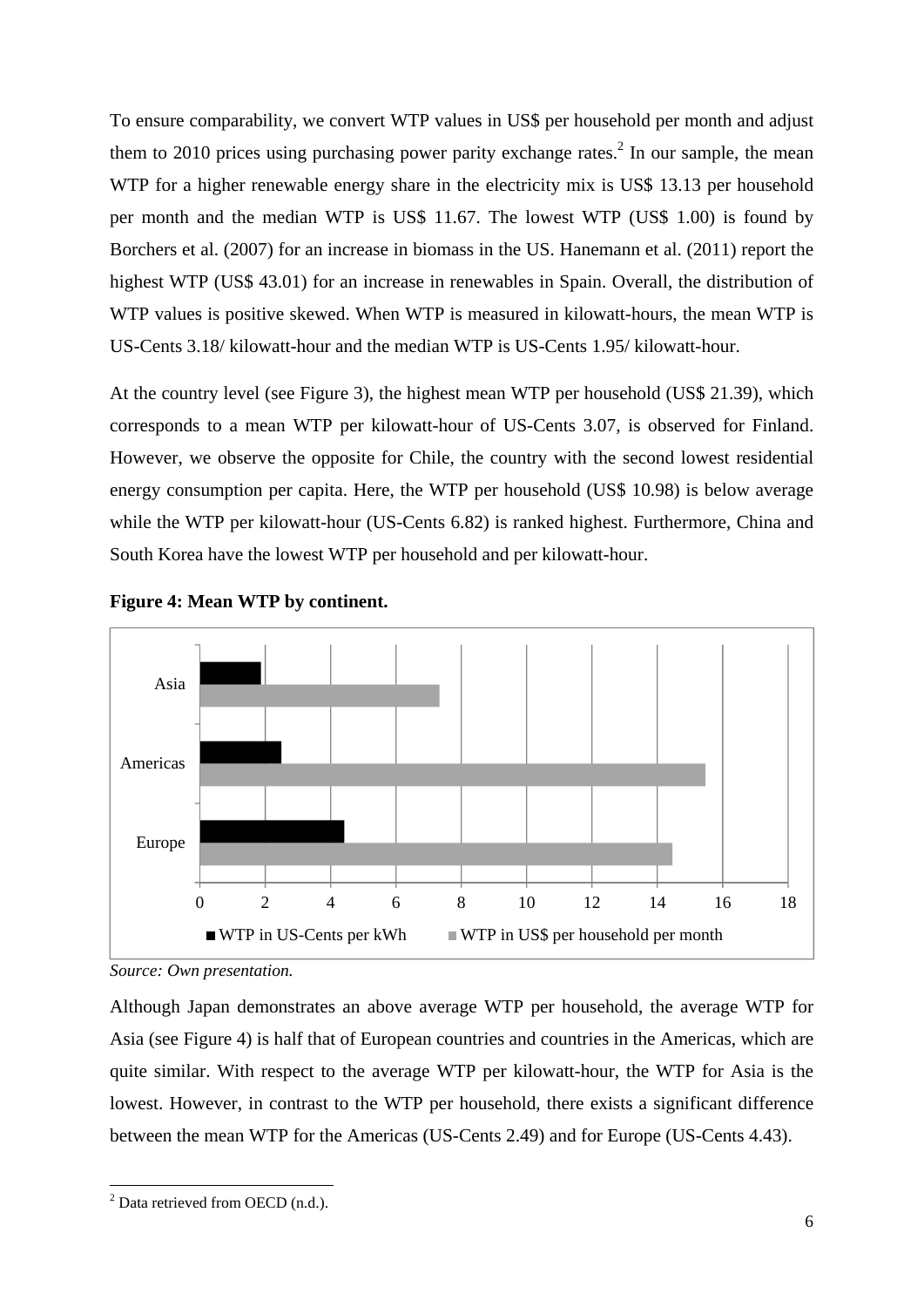Several hypotheses exist regarding the factors that explain the differences in the studies' WTP values. In our sample, most studies include income as an exploratory variable. Of the 18 studies, only two present evidence for a slightly negative influence of income on WTP (Borchers et al., 2007; Susaeta et al., 2011). All others find a positive effect of income on WTP.

Frequently, age and price variables are considered as well. In general, older people seem to have a lower WTP, but Aldy et al. (2012) find the opposite. Borchers et al. (2007) distinguish different age groups and find people over 50 years of age and below 30 years of age reported a lower WTP. This finding could be correlated with the positive effect of income, which is lower for these groups. The effect of prices is always negative.

Half of the studies explain differences in studies' WTP values by gender, education or environmental attitudes, such as a belief in climate change. With respect to gender, in all studies, WTP is lower for male than for female respondents. Education has a positive effect on WTP. An exception, however, is Yoo and Kwak (2009). Not surprisingly, environmental concerns increase peoples' WTPs. Borchers et al. (2007) find a negative effect on WTP when respondents are more concerned about the environmental impacts of electricity generation.

Some authors include alternative renewable energy sources, knowledge about renewable energy or regional aspects. Overall, renewable energy sources increase WTP for electricity. Borchers et al. (2007) and Gracia et al. (2012) find evidence that electricity generated from solar is preferred over other alternatives. While US-Americans exhibit a positive WTP for nuclear power (Borchers et al., 2007), Germans prefer the electricity mix with a 25% share in natural gas over the mix with a 25% share in nuclear power (Kaenzig et al., 2013).

Studies that consider knowledge about renewable energy show varying results, which can be explained by the various ways in which knowledge is controlled. For example, Bollino (2009) uses factual questions about renewable energy, and participants who answer these questions correctly tend to exhibit lower WTP values. Kim et al. (2013) obtain similar results when eliciting peoples' knowledge of the ratio of renewables in total energy generation. However, participants who demonstrate awareness of the fact that electricity can be generated from photovoltaic and biomass report higher WTPs (Zografakis et al., 2010).

While six studies compare WTP by region, the results are survey specific. For example, Kosenius and Olikainen (2012) distinguish WTP for woody biomass by East Finnish and all other Finnish people. In East Finland, the WTP for forest biomass is higher than it is in the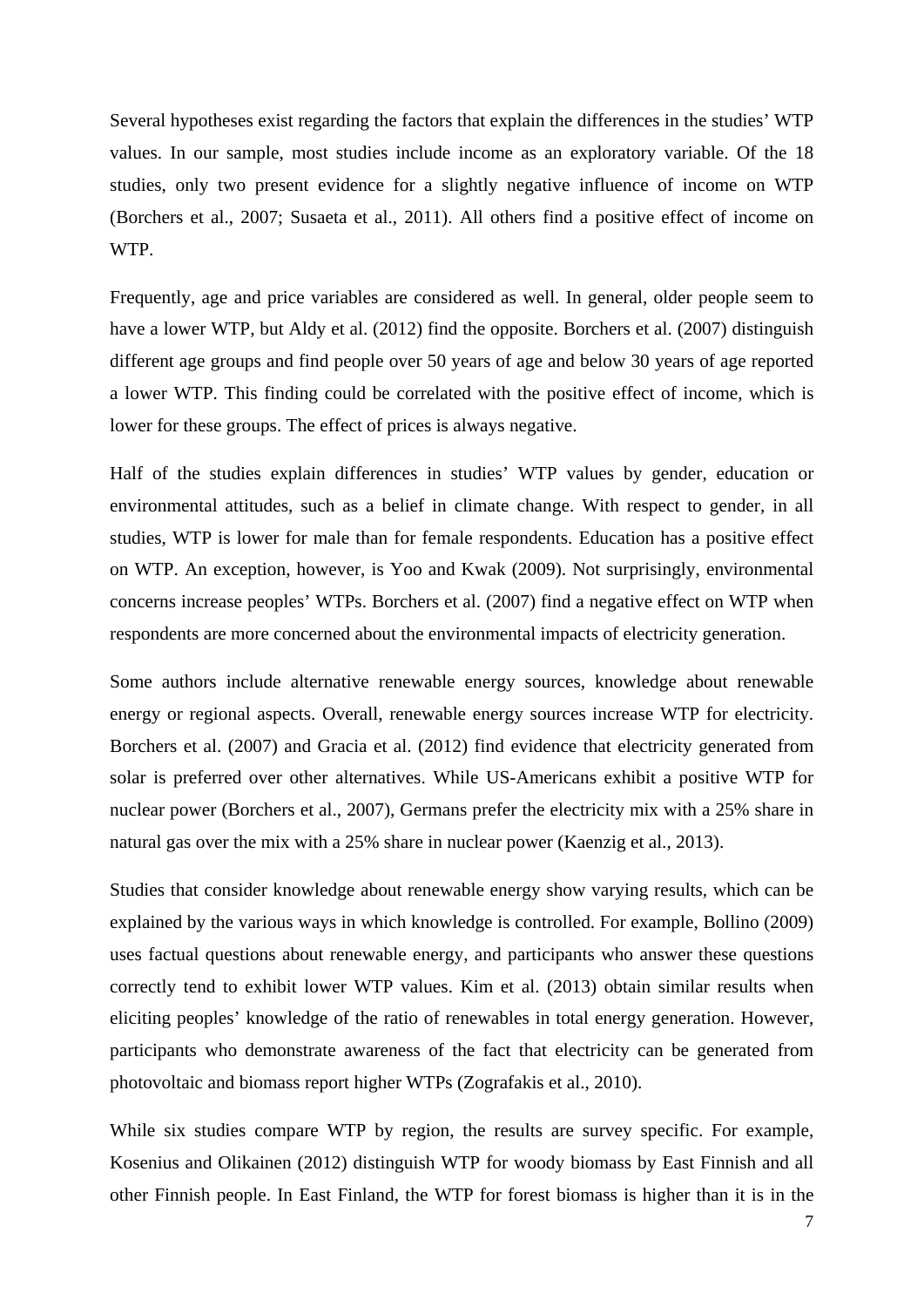rest of Finland. The authors contend that this is due to the high forest coverage of East Finland. Kim et al. (2013) state a lower WTP for people living in rural areas of Korea. Susaeta et al. (2011) find no differences in WTP when comparing the US-states Arkansas, Florida and Virginia.

Furthermore, in our sample, only four studies take household characteristics into account, including, e.g., Aldy et al. (2012) and Bigerna and Polinori (2011), who find a decreasing WTP for larger households.

#### **4. Meta-analysis and value transfer**

# **4.1. Meta-regression model**

In our meta-regression, we investigate the marginal effects of different study designs on the WTP for a higher renewable energy share in the electricity mix. In our model, the dependent variable is a vector  $y$ , which contains either WTP values measured in US\$ per month per household in 2010 prices or WTP values measured in US-Cents per kilowatt-hour. The independent variables (table 2) belong to two matrices. Matrix  $X_c$  includes country-specific characteristics; matrix  $X_S$  includes survey-specific characteristics. Country-specific characteristics contain information on a country's renewable energy share in total energy production for a given survey year differentiated by hydropower and other renewable energy sources (OECD/IEA, 2014a). Survey-specific characteristics are captured by a set of dummy variables controlling for the valuation method, the design of the WTP scenario, and the exploratory variables considered in the original WTP estimation.

We improve the quality of the estimation results by taking the natural logarithm of the dependent variable. This leads to the following semi-log linear regression model:

$$
\ln(y_i) = \alpha + \beta_c X_{Ci} + \beta_s X_{Si} + \varepsilon_i \tag{1}
$$

where  $\alpha$  is a constant term,  $\beta_c$  and  $\beta_s$  are vectors of coefficients that contain information about the marginal effects,  $\varepsilon_i$  is the error term corresponding to WTP value  $y_i$  with  $i =$  $1, \ldots, n$  and  $n$  is the number of extracted WTP values. We use weighted linear regression with robust standard errors to account for dependencies in observations provided by the same study, or dependencies in regions. We prefer linear regression over panel models because in the fixed effects model all exploratory variables are omitted and in the random effects model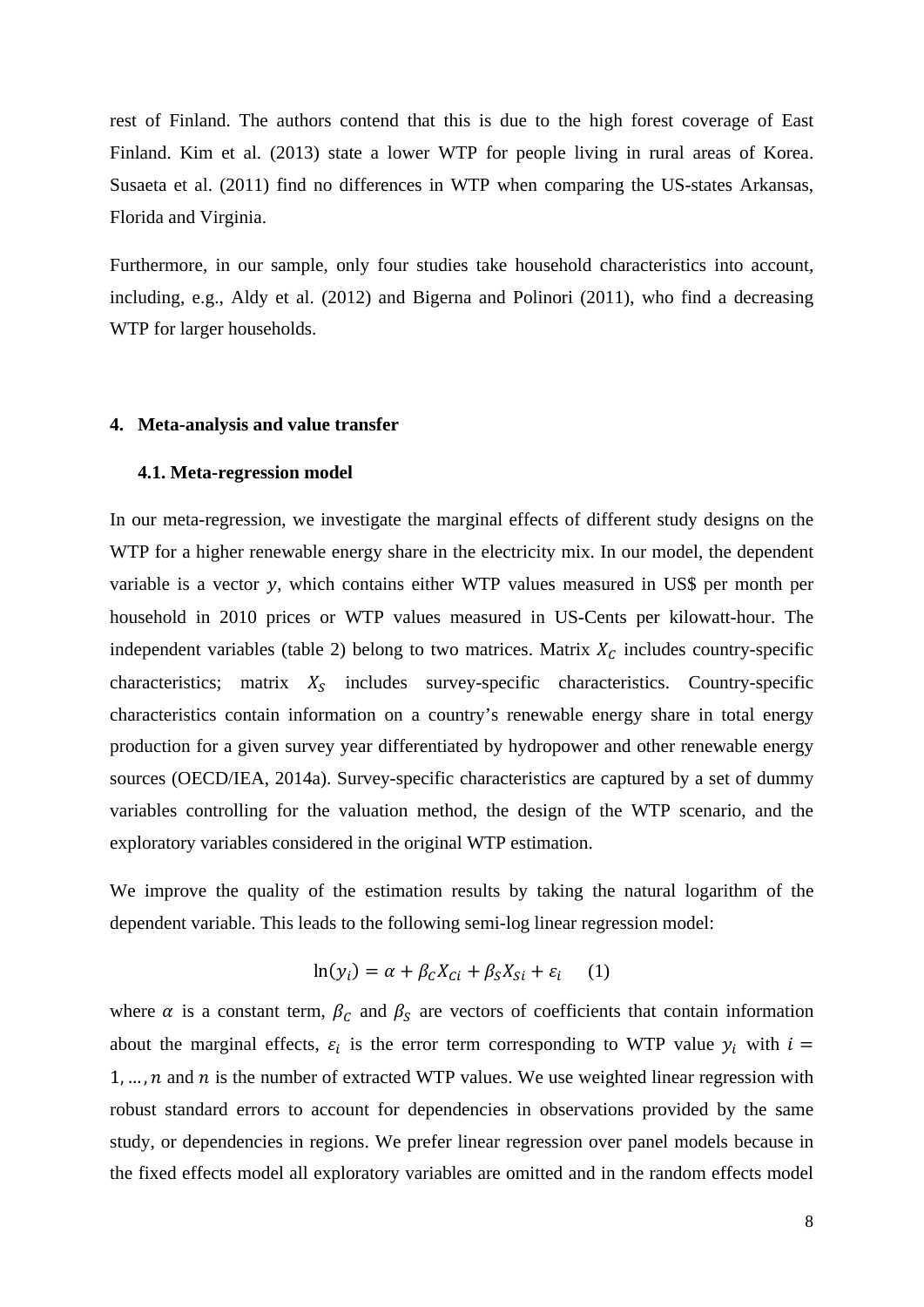the hypothesis that there do not exist random effects cannot be rejected at a 5%-significance level.

| Variable            | Definition                                                                                      |
|---------------------|-------------------------------------------------------------------------------------------------|
| <b>YEAR</b>         | Year of survey, base 2000                                                                       |
| <b>RE SHARE</b>     | Percentage share renewables of total energy production (without hydro)                          |
| <b>HYDRO SHARE</b>  | Percentage share in hydro power of total energy production                                      |
| LN RE               | Ln of percentage share renewables of total energy production (without hydro)                    |
| LN HYDRO            | Ln of percentage share in hydro power of total energy production                                |
| <b>RE SOUARE</b>    | Squared percentage share renewables of total energy production (without hydro)                  |
| <b>HYDRO SOUARE</b> | Squared percentage share in hydro power of total energy production                              |
| USA.                | Dummy: $1 = USA$ ; $0 = Other country$                                                          |
| <b>METHOD CV</b>    | Dummy: $1 =$ Contingent valuation; $0 =$ Choice experiment                                      |
| UN SPEC             | Dummy: $1 = No$ specification which kind of power plant should be substituted; $0 = Specificed$ |
| <b>ATT KNOW</b>     | Dummy: $1 =$ Knowledge about RE included in WTP estimation; $0 =$ Not included                  |
| <b>ATT PRICE</b>    | Dummy: $1 =$ Price variable included in WTP estimation; $0 =$ Not included                      |
| ATT HH              | Dummy: $1 =$ Household variable included in WTP estimation; $0 =$ Not included                  |
| ATT INC             | Dummy: $1 =$ Income variable included in WTP estimation; $0 =$ Not included                     |
| <b>ATT EDU</b>      | Dummy: $1 =$ Education included in WTP estimation; $0 =$ Not included                           |

**Table 2: Exploratory variables of meta-regression.**

*Source: Own presentation.* 

It is plausible to assume that the survey design has a significant influence on the estimated WTP. In our case, either contingent valuation or choice modelling is used to elicit WTP. Previous studies that compared results from contingent valuation and choice experiments (e.g., Hanley et al., 1998; Danyliv et al., 2012) report higher WTP in choice experiments. The dummy variable *METHOD\_CV* controls for methodology because in our sample, the mean WTP from contingent valuation studies is lower as well. Further, as we expect the WTP scenario to influence WTP estimates, we add the dummy variable *UN\_SPEC* to identify those observations where information on the substitute for the renewable is missing.

Further, we suspect an influence by the kind of variables which are chosen as exploratory variables to estimate WTP; e.g. *ATT\_EDU* identifies those observations where information of a respondent's education level was controlled for. .

# **4.2. Quality of value transfer**

Environmental value transfer (see Brouwer, 2000) is often used to adapt results from previous surveys from a study site to a policy site. A main advantage of environmental value transfer is its low cost compared with a primary valuation study at the policy site.

Three general approaches exist to transfer values - direct value transfer, benefit function transfer and meta-analysis. Using direct value transfer, the study site and the policy site should be similar in their characteristics (otherwise adjustments are necessary) as estimated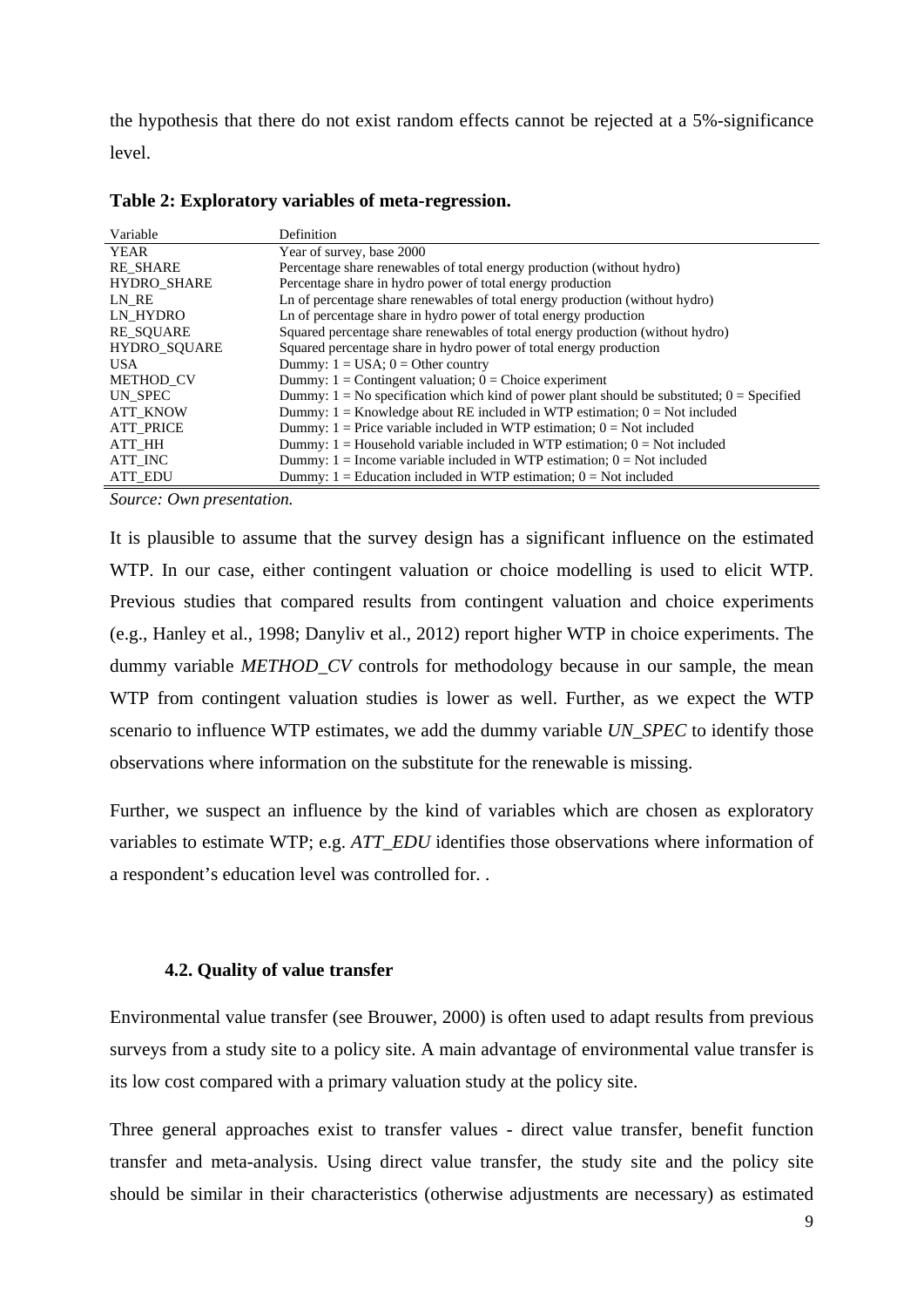value(s) of one or more primary studies are simply transferred to the policy site. With respect to function value transfer, the second approach, values are transferred to a policy site based on the site's own characteristics using the value transfer function of the study site. Here, we follow the third approach by using results of a meta-analysis to transfer values. Comparing the three approaches, value transfer based on meta-analysis has the advantage of using information from a number of studies. Also, it tends to perform better (Rosenberger and Phipps, 2002; Engel, 2002).

Despite value transfer based on meta-analysis being the preferred approach, this type of value transfer might produce substantial transfer errors as well. This is particularly the case when the data underlying the estimated relationship in the meta-regression does not represent well the site to which values are being transferred to. Other types of errors occur, because dummy variables do not capture the true variation in the characteristics they are supposed to measure. Further, it is often difficult to capture important quality and/or quantity differences across studies (e.g., as they relate to the description of the primary WTP scenario). Finally, primary valuation studies are also a source of errors.

To test the out-of-sample forecast performance of our models. Similar to Brander et al. (2006), who implement a value transfer on wetlands, we use a  $n-1$  data splitting technique to estimate *n* meta-regression transfer functions. Each function is based on  $n-1$ observations, to predict the WTP<sup>3</sup>,  $\hat{y}_i$  for the omitted study. As suggested and explained by Shrestha and Loomis (2001, 2003), we explore the validity of this predicted WTP by using two Student's t-tests, which test for equal means and for correlation, by investigating the absolute (percentage) error and by regressing observed WTP on predicted WTP.

First, we perform a paired Student's t-test which inspects whether the mean of the predicted values is significantly different from the mean of the observed values. This leads to the following null hypothesis:  $H_0: 1/n \sum_{i=1}^n (y_i - \hat{y}_i) = 0$ ; that is, on average there is no difference between predicted values and the observed value from a specific study. The hypothesis can be rejected if the value of the test statistic is larger than a previously defined significance level. If we reject the null hypothesis there is evidence that our meta-regression is incorrect.

<sup>&</sup>lt;sup>3</sup> Because of the semi-log-linear model we need to adjust the predicted WTP ( $\hat{y}$ ) for the estimated variance  $\hat{\sigma}^2$ , which is the squared Root-MSE:  $\hat{y} = \exp\{\hat{x} \hat{\beta} + \hat{\sigma}^2/2\}$  (Greene, 2012).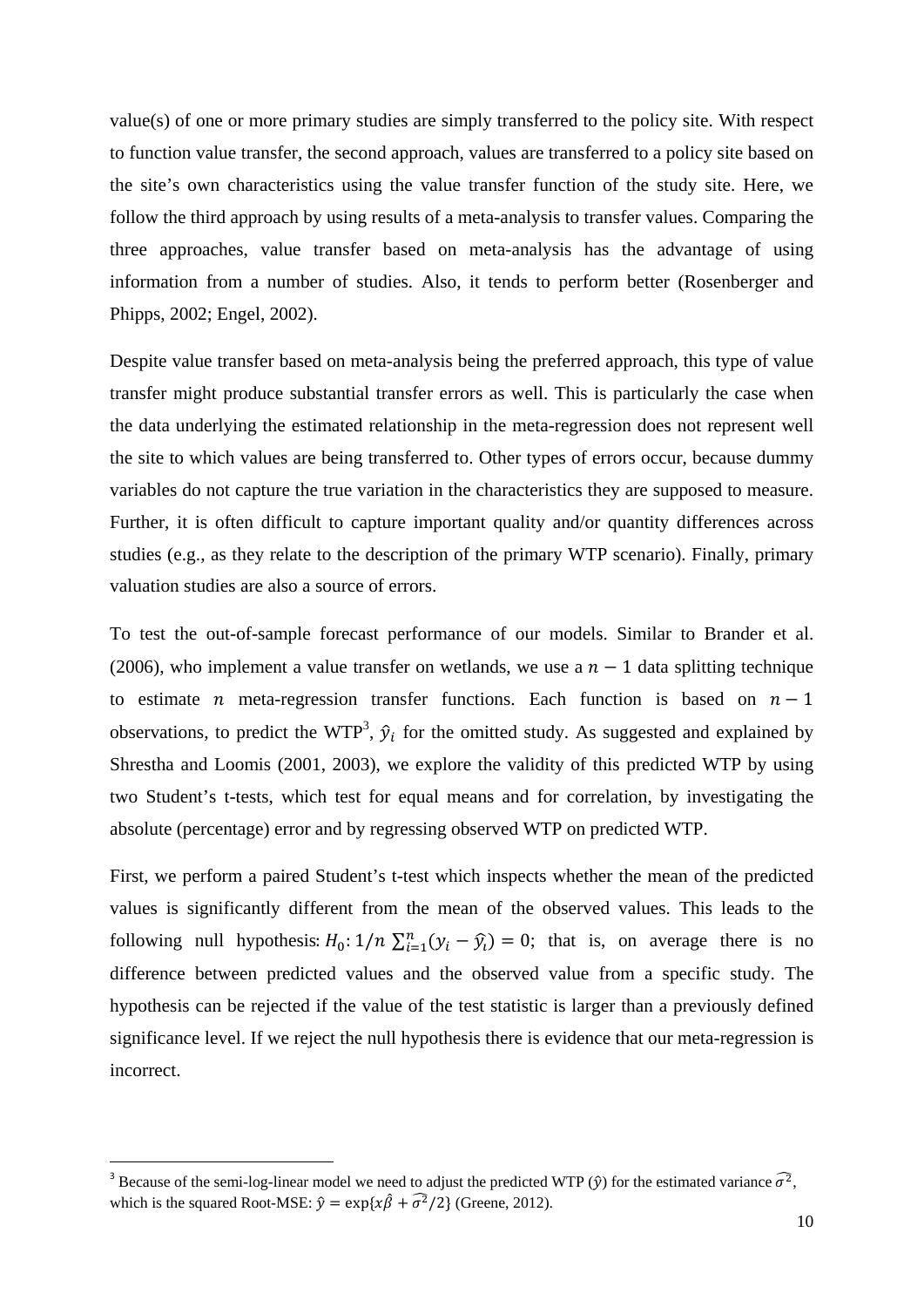Second, we perform another Student's t-test to analyse the significance of Pearson's correlation coefficient. Pearson's correlation coefficient  $r \in [-1,1]$  measures the linear correlation of two metric asymptotically normal distributed variables, whereupon, a large positive value corresponds to a strong linear correlation between predicted and observed WTP value. The null hypothesis of the Student's t-test is:  $H_0: r(y, \hat{y}) = 0$ . Thus, if the p-value is significant the null hypothesis has to be rejected, and there is, indeed, a significant correlation between both values.

Third, we evaluate the quality of the value transfer by calculating the absolute (percentage) error and the mean absolute percentage error; defined as:  $MAPE = 1/n \sum_{i=1}^{n} |(y_i - \hat{y}_i)/y_i|$ . *MAPE* is commonly used to judge on the quality of the average forecasting performance of meta-regression value transfer functions (e.g. Brander et al., 2006).

Forth, we investigate the linear relationship of the observed WTP and the predicted WTP by performing an ordinary least squares regression by using the following model:

$$
\ln(y_i) = \alpha + \beta \widehat{\ln(y_i)} + \varepsilon_i \quad (2)
$$

In case of a perfectly forecasting meta-regression transfer function (equation 1), the estimated parameters are  $\alpha = 0 \wedge \beta = 1$ . We test this null hypothesis with a standard t-test, whereupon significance is equivalent to a biased value transfer.

#### **5. Results**

# **5.1. Meta-regression**

Table 3 presents the meta-regression results for the two dependent variables (*LN\_WTP* and *LN WTP\_KWH*) and the three models. The models differ with respect to the share in total energy production of the variables for renewable energy and hydropower. Model 1 uses the percentage shares (*RE\_SHARE* & *HYDRO\_SHARE*), Model 2 uses the natural logarithm of the shares (*LN\_RE* & *LN\_HYDRO*) and Model 3 uses, in addition to the specifications in Model 1, the squared percentage shares (*RE\_SQUARE* & *HYDRO\_*SQUARE).

Model 1 is our preferred model for estimating WTP per household and month (*LN\_WTP*). Model 2 fails the Ramsey RESET test (Ramsey, 1969) and is not further considered. While Models 1 and 3 both explain approximately 82% of the variance in the data, the post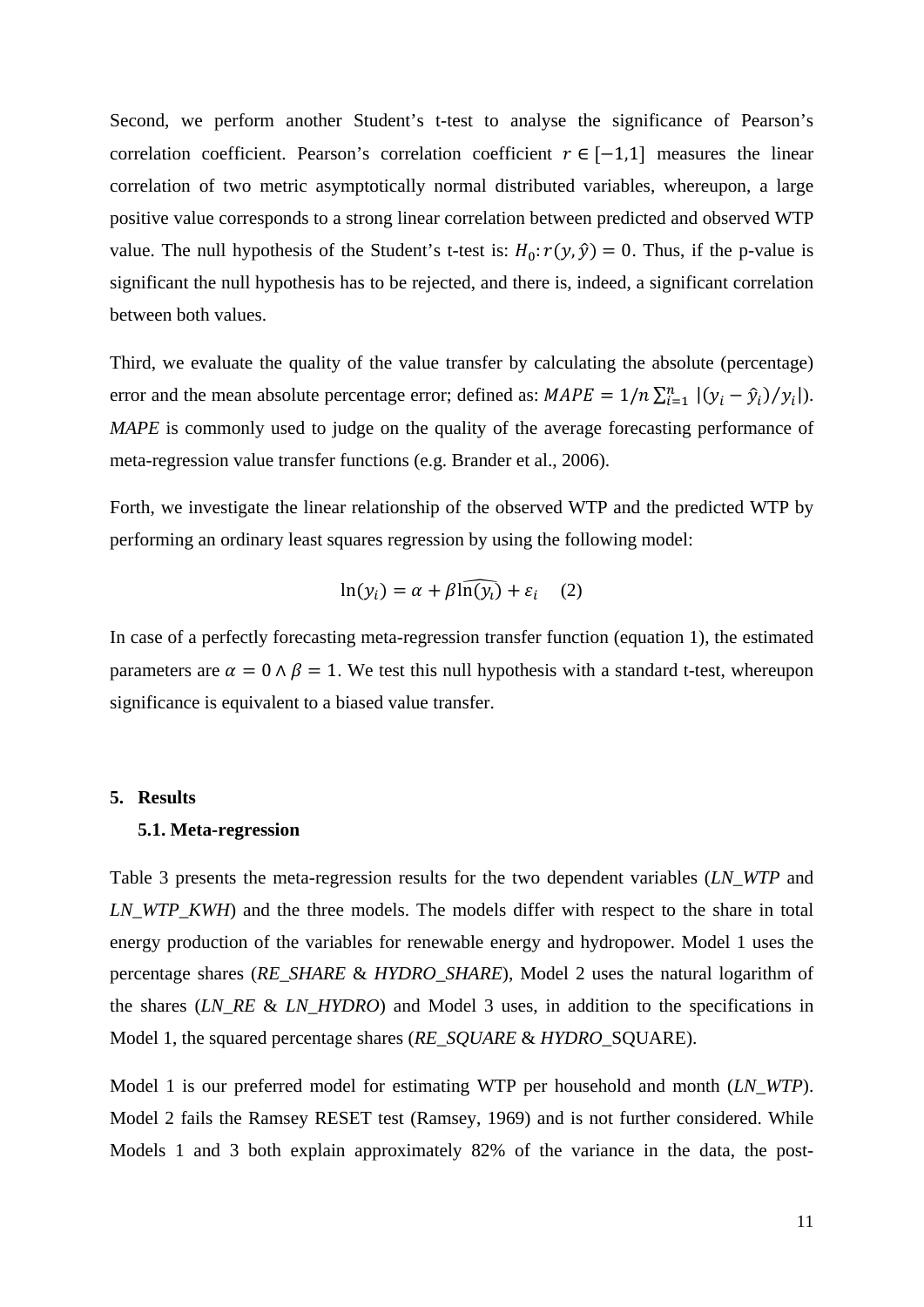estimation tests (F-test on joint significance of the linear and squared variables) reject the specification used in Model 3. Therefore, we exclude Model 3 from further analysis as well.

Model 2 is our preferred model for estimating WTP per kilowatt-hour (*LN\_WTP\_KWH*), a unit which adjusts for differences in household size and monthly electricity consumption. The coefficients for *USA* and *METHOD\_CV* are both insignificant. Both other models, Model 1 and Model 3, fail to pass the Ramsey RESET test and are not further considered.

|                  | LN_WTP         |               | LN_WTP_KWH   |              |                           |              |
|------------------|----------------|---------------|--------------|--------------|---------------------------|--------------|
| Variable         | <b>Model 1</b> | Model 2       | Model 3      | Model 1      | Model 2 <sup>a</sup>      | Model 3      |
| <b>YEAR</b>      | $-0.3729***$   | $-0.2021$ *** | $-0.3737***$ | $-0.2737***$ | $-0.1878***$ $-0.2806***$ |              |
| <b>RE_SHARE</b>  | $0.2432***$    |               | $0.0679***$  | $0.1640***$  | $\sim$                    | $0.2958***$  |
| HYDRO_SHARE      | $-0.0537***$   |               | $0.0636*$    | $-0.0339**$  |                           | $-0.0325$    |
| LN_RE            | ٠              | $2.1097***$   |              |              | $1.8231***$               |              |
| LN_HYDRO         |                | $-1.7533***$  |              |              | $-1.4966***$              |              |
| RE_SQUARE        |                |               | $-0.0024$    |              |                           | $-0.0070*$   |
| HYDRO_SQUARE     |                |               | 0.0010       |              |                           | $-0.0000$    |
| USA              | $2.1829***$    | $1.1738***$   | $2.1399***$  | $0.5803**$   | 0.0684                    | $0.4861*$    |
| METHOD_CV        | $0.9574***$    | 0.1014        | $0.8711**$   | $0.8378**$   | 0.3155                    | 0.6661       |
| UN_SPEC          | $-2.5297***$   | $-1.0690***$  | $-2.3252***$ | $-2.3509***$ | $-1.2741***$              | $-1.8991***$ |
| <b>ATT_KNOW</b>  | $-0.4982***$   | $-0.6207***$  | $-0.5021**$  | $-0.5940***$ | $-0.5537***$              | $-0.4742**$  |
| <b>ATT_PRICE</b> | $-1.3182***$   | $-1.3913**$   | $-1.2934***$ | $-1.0359***$ | $-1.0211***$              | $-0.8776***$ |
| ATT_HH           | $-1.7468***$   | $-1.4147***$  | $-1.7369***$ | $-1.6234***$ | $-1.4443***$              | $-1.5819***$ |
| ATT_INC          | $1.3823***$    | $1.2021***$   | $1.3232***$  | $1.2445***$  | $1.0161***$               | 1.1076***    |
| <b>ATT_EDU</b>   | $1.1188***$    | 0.3925        | $1.1503***$  | $1.1663***$  | $0.9050**$                | 1.2374***    |
| Constant         | 4.6436***      | $2.6864***$   | 4.5141***    | $3.0487***$  | $1.3729***$               | 2.5073***    |
| F-statistic      | 163.19         | 122.12        | 364.53       | 65.15        | 137.45                    | 114.49       |
| $R^2$            | 0.8222         | 0.7381        | 0.8240       | 0.7353       | 0.7426                    | 0.7552       |
| Root-MSE         | 0.4952         | 0.6009        | 0.4996       | 0.5455       | 0.5380                    | 0.5319       |
| RESET (p-value)  | 0.8670         | 0.0000        | 0.2658       | 0.0219       | 0.8230                    | 0.0018       |
| $n = 85$         |                |               |              |              |                           |              |

**Table 3: Results of meta-regression by model.** 

Significance: \*: 10%-level; \*\*: 5%-level; \*\*\*: 1%-level

<sup>a</sup> We re-estimated model 2 without *USA* and *METHOD\_CV*, what leads to very slight changes of coefficient size but provides no further information.

*Source: Own calculations.* 

For ease of interpretation, we report the marginal effects in Table 4, which is Euler's number to the power of the coefficient. The marginal effect indicates that a one percentage point increase in green electricity production increases the WTP per household (in log) by factor 1.2753 (*RE\_SHARE*) while a one percentage point increase in hydropower decreases the WTP by factor 0.9477 (*HYDRO\_SHARE*). We discriminate between hydropower and other renewables because further inspections of the data reveal that all other renewable energy sources demonstrate positive effect on WTP. The negative effect for hydropower could be related to its large share in total renewable energy production (between 78 and 91%) in the Asian countries and in Chile.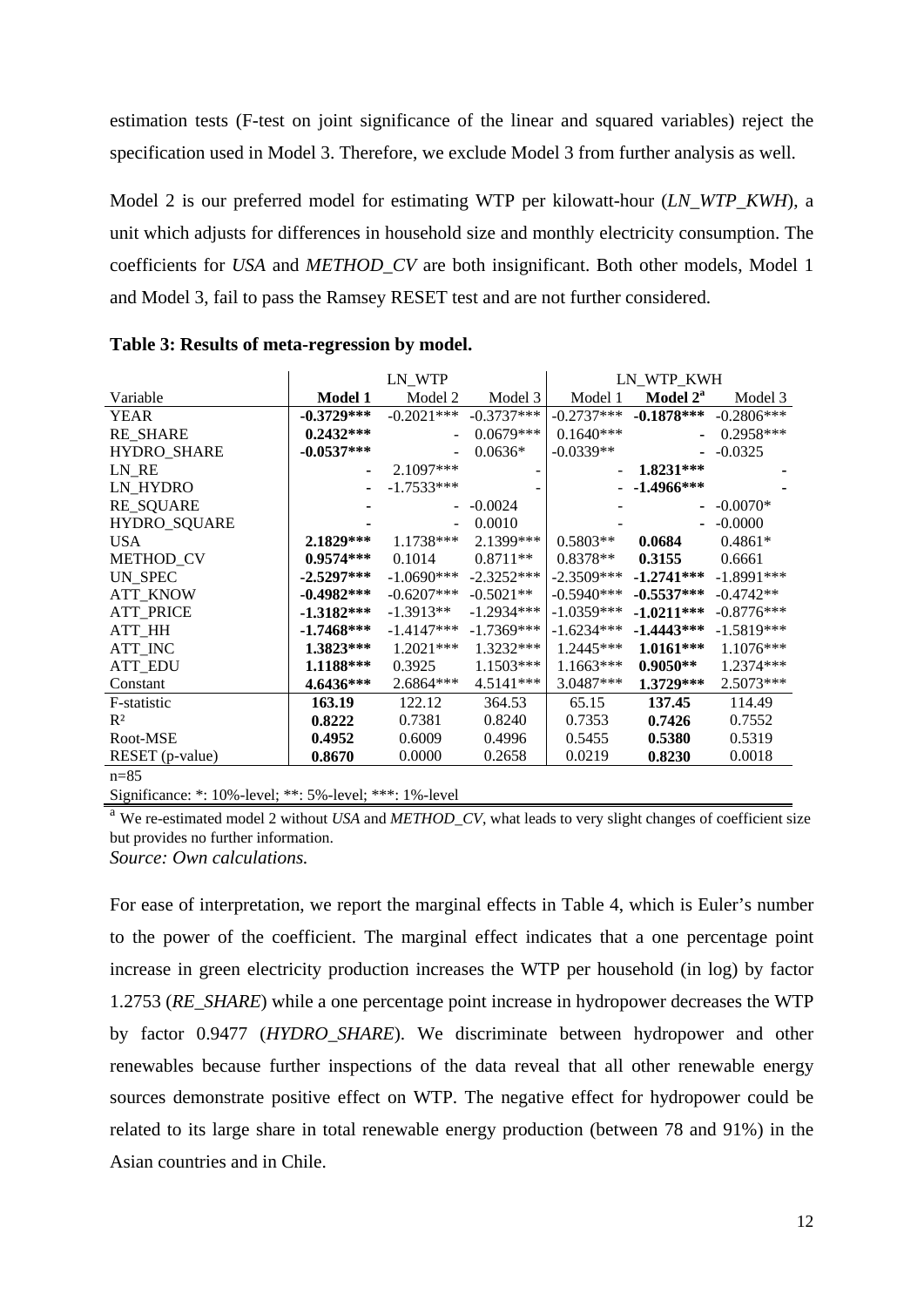Further, our results indicate that WTP decreases over time (*YEAR*). The marginal effect of a survey conducted in the US is pronounced for WTP per household (*LN\_WTP*). However, the effect is insignificant for WTP measured in kilowatt-hour (*LN\_WTP\_KWH*). This is as anticipated given that the electricity consumption of an average US-household is at least twice as high as that of all other investigated countries' households, other than Finland.

|                                                                | Marginal effect on WTP per |                      |  |
|----------------------------------------------------------------|----------------------------|----------------------|--|
|                                                                | household & month          | kilowatt-hour        |  |
| Variable                                                       | Model 1 (LN_WTP)           | Model 2 (LN_WTP_KWH) |  |
| <b>YEAR</b>                                                    | $0.6887***$                | $0.8288***$          |  |
| <b>RE SHARE</b>                                                | $1.2753***$                |                      |  |
| HYDRO_SHARE                                                    | $0.9477***$                |                      |  |
| LN RE                                                          |                            | 6.1907***            |  |
| LN_HYDRO                                                       |                            | $0.2239***$          |  |
| USA.                                                           | 8.8723***                  | 1.0708               |  |
| METHOD_CV                                                      | 2.6049***                  | 1.3709               |  |
| UN SPEC                                                        | $0.0797***$                | $0.2797***$          |  |
| <b>ATT KNOW</b>                                                | $0.6076***$                | $0.5748***$          |  |
| <b>ATT PRICE</b>                                               | $0.2676***$                | $0.3602***$          |  |
| ATT HH                                                         | $0.1743***$                | $0.2359***$          |  |
| ATT_INC                                                        | 3.9841***                  | 2.7624 ***           |  |
| <b>ATT_EDU</b>                                                 | 3.0610***                  | 2.4720**             |  |
| $n = 85$                                                       |                            |                      |  |
| Significance: $*$ : 10%-level; $**$ : 5%-level; $*$ : 1%-level |                            |                      |  |

| Table 4: Marginal effects on WTP. |  |  |
|-----------------------------------|--|--|
|-----------------------------------|--|--|

*Source: Own calculations* 

In studies where information is not provided on the substitute for renewables (*UN\_SPEC*), the WTP is lower. The positive effect of a contingent valuation study (*METHOD\_CV*) on WTP per household is a priori unexpected as evidence suggests that choice experiments overestimate WTP in comparison to contingent valuation studies. However, in our sample, choice experiments are, for the most part, based on choice sets that specify alternative energy types. In contrast, contingent valuation studies rarely provide such information, a fact that is confirmed by the significant negative Spearman's correlation coefficient of the variable *UN\_SPEC* and the dummy variable *METHOD\_CV.* The marginal effect of *UN\_SPEC* reduces the expected WTP value more than the marginal effect of *METHOD\_CV*. Therefore, one can expect a smaller WTP per household value for a contingent valuation study compared with a choice experiment. Furthermore, the insignificance of *METHOD\_CV* on the WTP per kilowatt-hour model indicates that the differences in WTP estimates between contingent valuation and choice experiments disappear once the WTP is converted, thus indicating that it is independent of an individual's status quo, e.g., monthly electricity expenditures.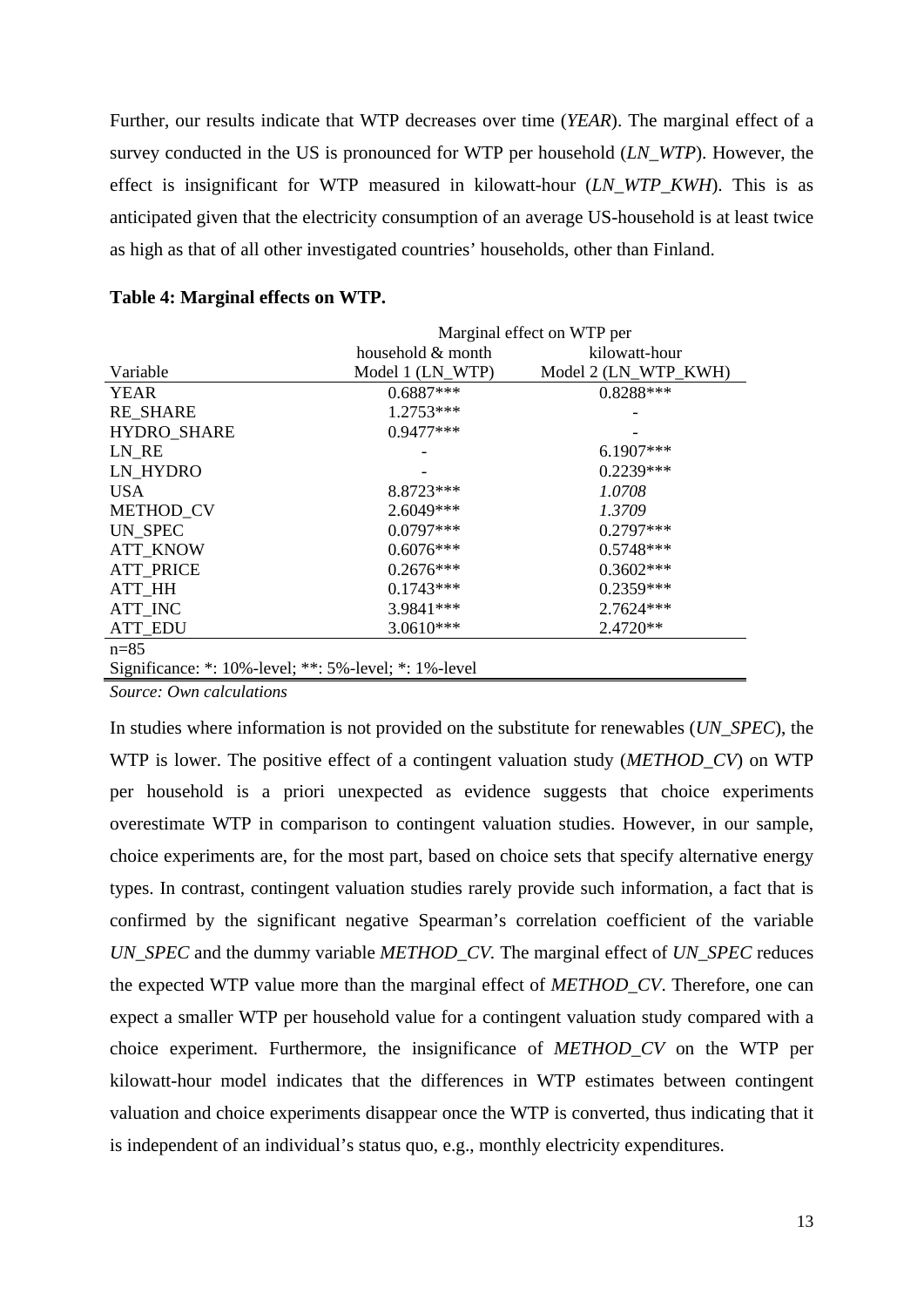The results for the dummies controlling for exploratory variables in the original studies (*ATT\_\**) point to significant effects for almost all controls. Studies that do not control for income as an explanatory variable (observations with *ATT\_INC* value zero) report significantly lower mean WTP compared to those that control for income. Controlling for education in the original study (*ATT\_EDU*), has a positive effect, while control variables for price information (*ATT\_PRICE*), household characteristics (*ATT\_HH*) or knowledge about renewables (*ATT\_KNOW*), are negative.

# **5.2. Value Transfer**

# **5.2.1. WTP per household**

Using WTP per household and month (model 1, full data set) as dependent variable, the mean difference in predicted and observed WTP is 0.39 US\$ per household and month. Judged on Student's t-test the null hypothesis cannot be rejected; hence, the mean difference of predicted and observed values is not significantly different from zero. Additionally, Pearson's correlation coefficient  $(0.7150, p<0.01)$  points to a strong positive linear correlation between  $\nu$  and  $\hat{\nu}$ . The average absolute error, however, is 4.58 US\$ and *MAPE* is 81.66%. This corresponds to an absolute percentage error ranging between 0.71% and 1,478.79%. A comparison with the median absolute percentage error (32.93%) suggests that the large *MAPE* is driven by a few outliers.

Our analysis of the outliers reveals two insights. First, we obtain ten absolute percentage errors above 100%, eight of which correspond to WTP values that are related to an increasing share in biomass. The three absolute percentage errors greater than 200% correspond to WTP values that deviate from the mean WTP of the respective study by at least a factor of ten. The positive Spearman's correlation coefficient  $(0.2590, p<0.05)$  indicates that the metaregression transfer function fails at estimating WTP for an increase in biomass. Second, another outlier is the WTP value provided by the Haneman et al. (2011) study for Spain. Their WTP question is linked to a whole emission mitigating policy program. It is, therefore, likely that they overestimate WTP for an increase in green electricity only.<sup>4</sup> Omitting these outliers reduces the predicted values by 22 observations.

<sup>&</sup>lt;sup>4</sup> Their value is 8.6 times the average of all other studies for Spain (Gracia et al., 2012; Solino et al., 2009).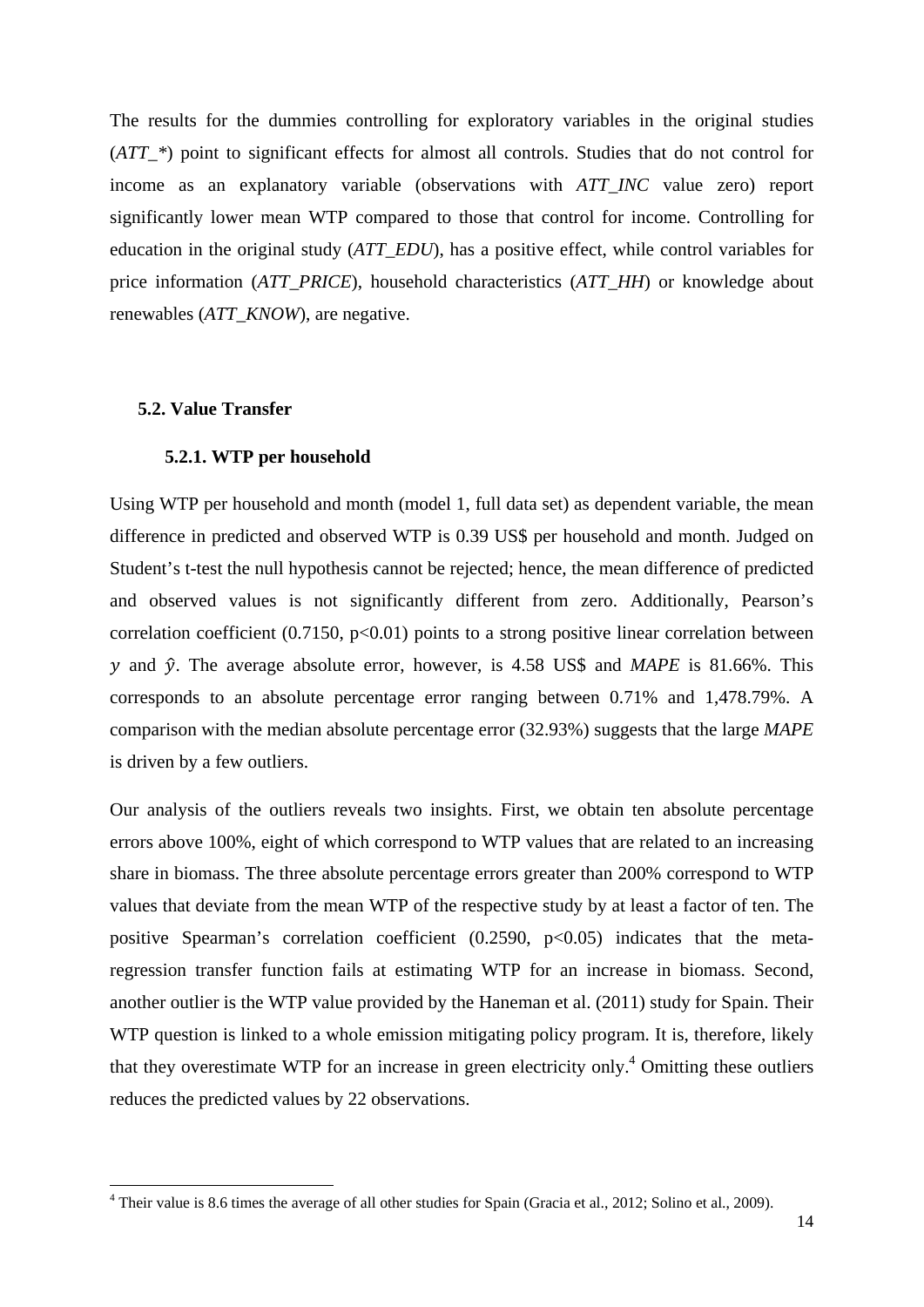Investigating the quality of the value transfer based on the remaining 63 predicted WTP values from model 1 (full data set), the fit of the value transfer improves significantly; linear correlation increases  $(0.7966, p<0.01)$  and average absolute transfer error decreases  $(3.45)$ US\$). *MAPE* more than halves to 36.28% and absolute percentage error now ranges between 0.71% and 178.40%. This improvement of average forecast performance, however, comes at the cost of an underestimation ( $p<0.05$ ) of the observed mean WTP. When investigating the linear relationship of the observed WTP and the predicted WTP, however, we estimate  $\alpha = -0.0192$  ( $\alpha = 0$ : t = 0.22) and  $\beta = 1.0163$  ( $\beta = 1$ : t = 0.13) for the linear regression of *LN\_WTP* on its prediction  $\widehat{\ln(y)}$  (equation 2), and gain an R-squared of 0.8752.

When re-estimating model 1 (equation 1) with the restricted sample of 63 the regression coefficients are comparable to the results using the full data set (see above), but the R-squared increases for every function; this underlines the robustness of our meta-regression model. Additionally, mean difference in predicted and observed WTP is not significantly different from zero. Further, their positive linear correlation is now  $0.8598$  ( $p<0.01$ ). Mean absolute error amounts to 2.89 US\$ per household and month, and corresponds to a *MAPE* of 34.16% and an absolute percentage error ranging between 0.15% and 165.58%. This indicates that the restricted data set is more efficient in meta-regression function based value transfer than the full data set when analysing WTP per household and month. This is confirmed when investigating the linear relationship of the observed WTP and the predicted WTP; the constant term  $\alpha$  is not significantly different from zero ( $\alpha = 0.221$ ; p=0.147) and the coefficient  $\beta$  is not significantly different from 1 ( $\beta = 0.9091$ ;  $t = 2.61$ ), but the R-squared (0.8515) is slightly lower.

#### **5.2.2. WTP per kilowatt-hour**

Focusing on our other dependent variable, WTP per kilowatt-hour (model 2, full data set), there is no significant difference between predicted and observed values (t-statistic=0.7333). Pearson's correlation coefficient  $(0.6963, p<0.01)$  underlines a strong positive correlation between y and  $\hat{y}$ . Compared to above (Section 5.2.1, full data set), we calculate a higher *MAPE* (90.06%), and a lower median absolute percentage error (27.31%), corresponding to an absolute percentage error ranging between 0.22% and 1,475.42%. The mean absolute error is 1.02 US-Cents per kilowatt-hour.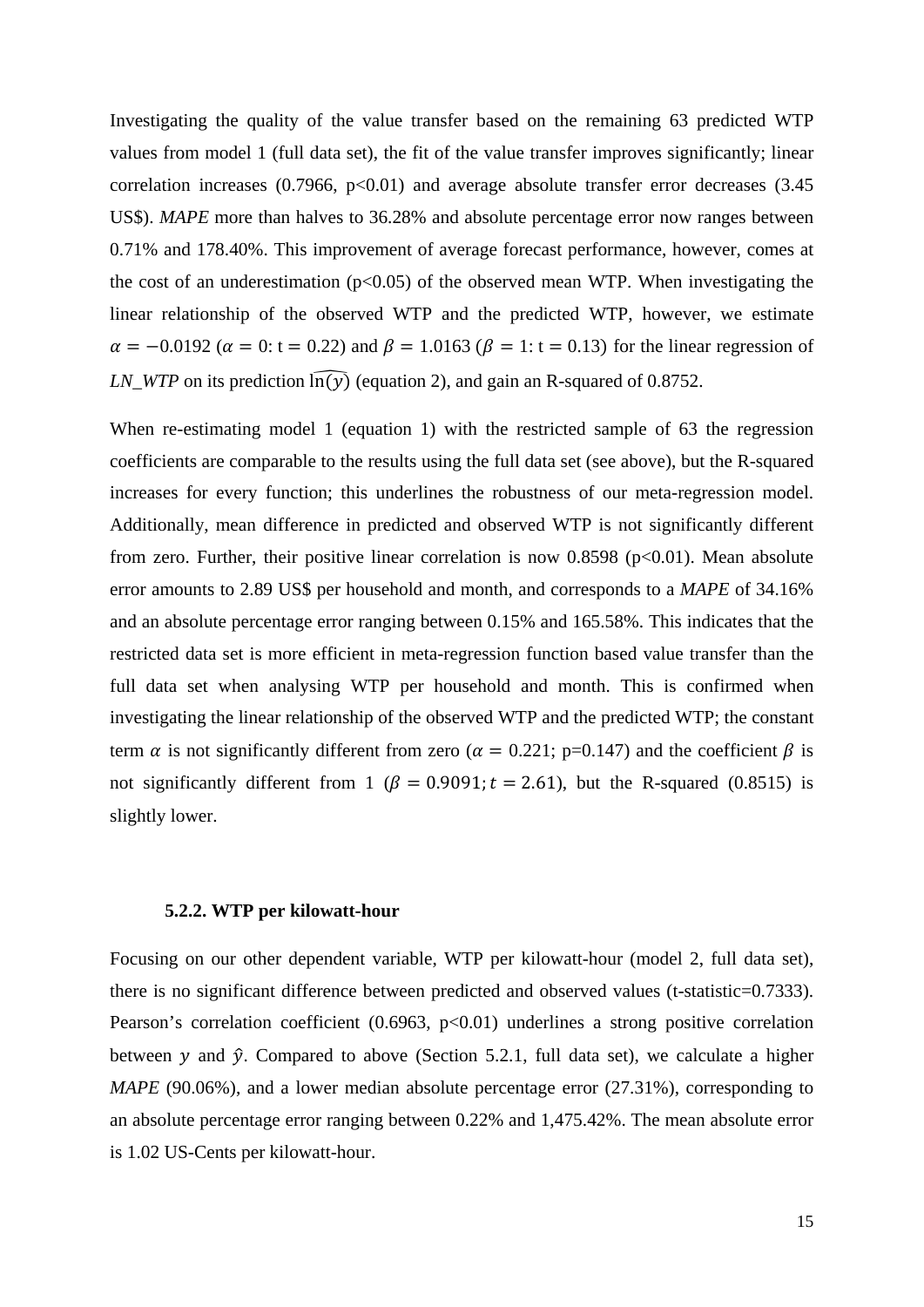If we exclude the outliers identified above, mean absolute error decreases (0.82 US-Cents). Median absolute percentage error (22.16%) and *MAPE* (42.92%), also, perform better. Overall, absolute percentage error ranges between 0.22% and 285.19%. When comparing these results to those above (Section 5.2.1, full data set) there is on average no significant difference between predicted and observed WTP.

When re-estimating the meta-regression transfer function based on the restricted data set (see Section 5.2.1) the results are not that different compared to above; mean absolute error  $(0.81)$ US-Cents) and *MAPE* (38.03%) decrease slightly and median absolute percentage error (26.66%) increases slightly (absolute percentage error ranging between 0.46% and 239.39%). Thus, WTP values describing an increase in biomass have not such an impact on value transfer for WTP per kilowatt-hour as compared to WTP per household and month.

# **6. Discussion / Conclusions**

This article provides a comprehensive overview of the valuation literature on green electricity and has identified key characteristics that determine peoples' WTP for green electricity. In general, people are willing to pay for green electricity. People in Finland and the US express the largest WTPs per household and per month, while people in Chile, Italy and Germany have the highest WTP per kilowatt-hour. Countries with high electricity consumption per capita but low energy prices, such as the US and Finland, naturally state a higher WTP per household, but a low WTP per kilowatt-hour. However, WTP per kilowatt-hour is seldom reported in the literature. This could be because study participants may have a better overview of their monthly electricity expenditures than of the electricity price per kilowatt-hour.

Nevertheless, politicians lean on WTP values provided by researches so it is important to communicate WTP influencing factors, and to express WTP values in feasible units, e.g. a WTP per kilowatt-hour if politicians need advice choosing an optimal tax on electricity. That is why we recommend researches either to directly use the unit kilowatt-hour in stated preference WTP questions or to convert values per household and month by using information about household-size and electricity consumption.

Turning to the quantitative results of this article, our meta-regression shows that preferences for electricity generation differ by source. In contrast to other renewable energy sources, experiences with hydropower reduce acceptance of renewable energy probably because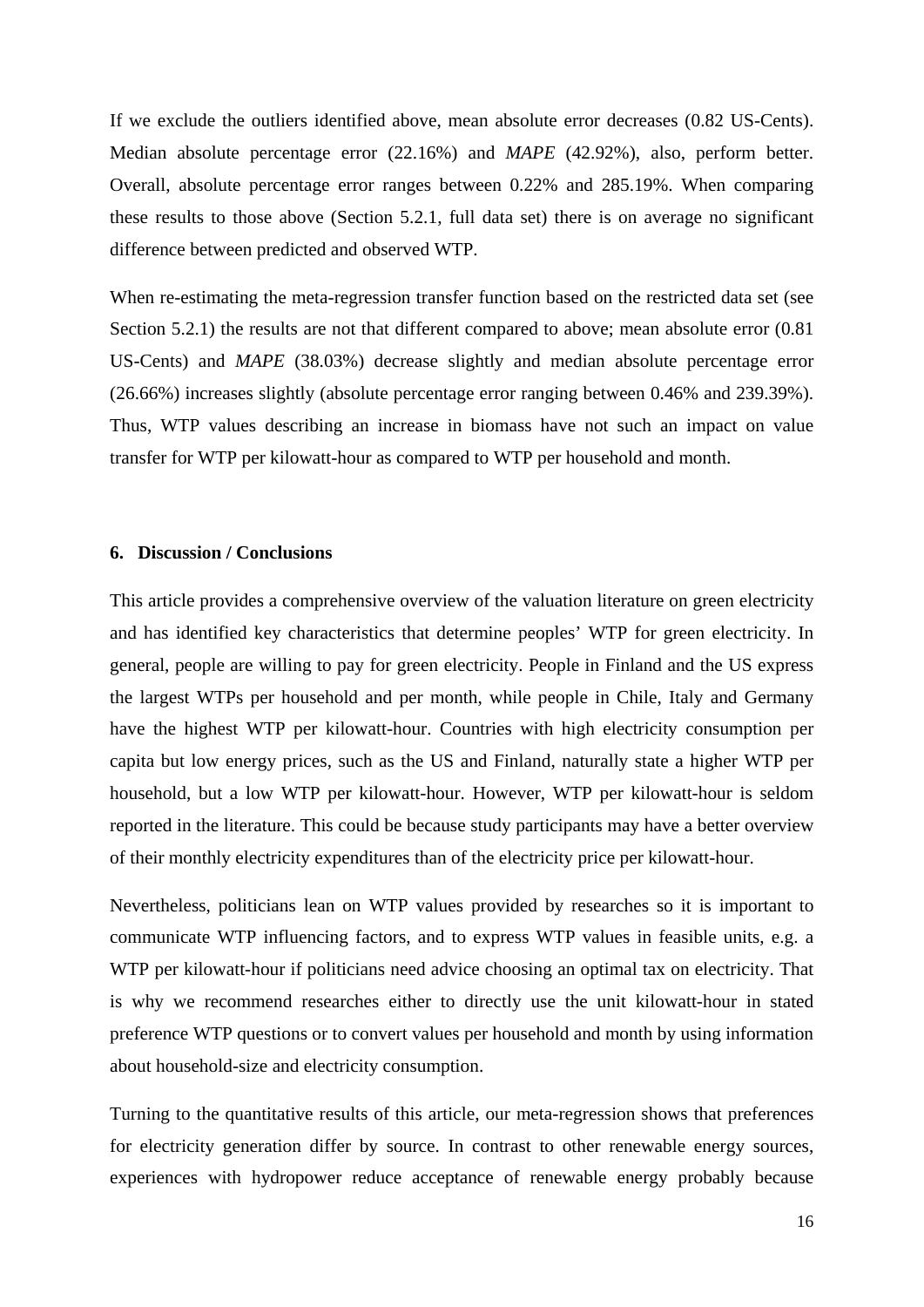hydropower consumes more land and has a more significant environmental impact than other renewables. Furthermore, people who are informed on the type of power plant to be substituted by renewables, tend to exhibit a higher WTP. This gives evidence that acceptance of renewable energies strongly depends on informing people about concrete plans, alternatives and status quo.

Significance of the dummy variables, describing the exploratory variables of study's WTP estimation, suggests that controlling for knowledge about renewables, price, household characteristics, income and education significantly influences WTP estimates. Ignoring these attributes in future WTP estimations might result in biased coefficients. Our analysis gives evidence that significance of other exploratory variables is caused by characteristics which are related to a specific study site; that is, they might result in another effect direction, such as regional effects, which are not caused by the region itself, but its characteristics.

Similar, studies state inconclusive WTP values for an increase in biomass. It seems that the acceptance of this renewable energy facility depends on characteristics which are not covered by our meta-regression, such as land use change. For this reason, our value transfer for an increase in biomass fails. Nevertheless, we are able to predict the other WTP values with a median percentage error between 22% and 29% and a *MAPE* between 24% and 43%, depending on the underlying specification. These values are comparable to the transfer errors reported in other value transfer exercises (but not related to renewable energy; e.g. Brouwer, 2000). Further, the absolute errors of the value transfer are very small (about 3 US\$ per household and month respectively 0.80 US-Cents per kilowatt-hour). Thus, these errors might be practically acceptable to use them for policy measures.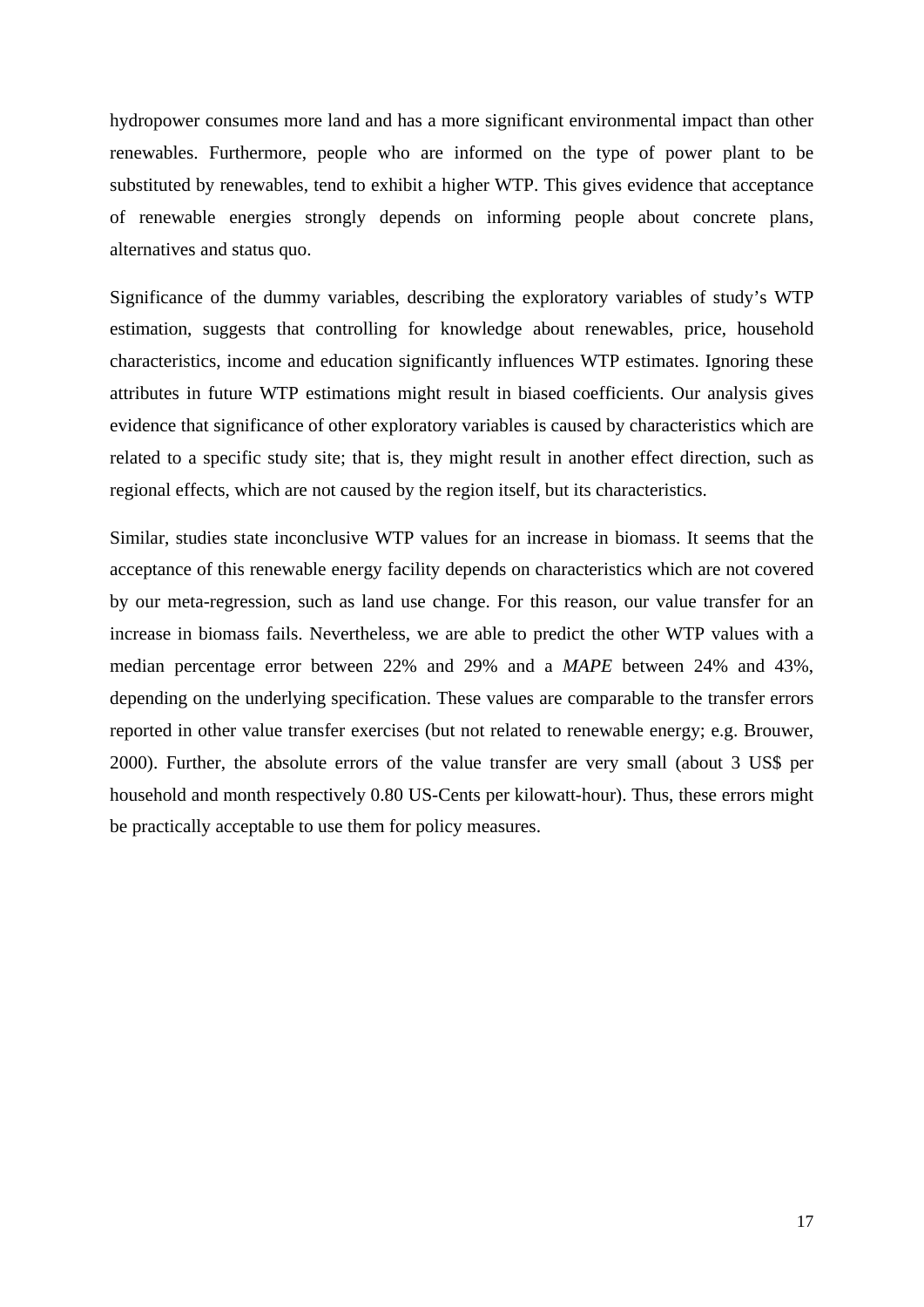# **References**

- Aitken, M. (2010). Why we still don't understand the social aspects of wind power: A critique of key assumptions within the literature. *Energy Policy, 38*(4), pp. 1834-1841.
- Aldy, J. E., Kotchen, M. J., & Leiserowitz, A. A. (2012, August). Willingness to pay and political support for a national clean energy standard. *Nature Climate Change, 2*(8), pp. 596-599.
- Aravena, C., Hutchinson, G. W., & Longo, A. (2012). Environmental externalities from different sources of electricity generation in Chile. *Energy Economics, 34*(4), pp. 1214-1225.
- Batley, S. L., Colbourne, D., Fleming, P. D., & Urwin, P. (2001). Citizen versus consumer: challenges in the UK green power market. *Energy Policy, 29*(6), pp. 479-487.
- Bigerna, S., & Polinori, P. (2011). Italien Consumers' Willingness to Pay for Renewable Energy Sources. *USAEE-IAEE WP 11-094*.
- Bollino, C. A. (2009). The willingness to Pay for Renewable Energy Sources: The Case of Italy with Socio-demographic Determinants. *The Energy Journal, 30*(2), pp. 81-96.
- Borchers, A. M., Duke, J. M., & Parsons, G. R. (2007). Does willingness to pay for green energy differ by source? *Energy policy, 35*(6), pp. 3327-3334.
- Brander, L. M., Florax, R. J., & Vermaat, J. E. (2006). The empirics of Wetland Valuation: A comprehensive Summary and a Meta-Analysis of the Literature. *Environmental & Resource Economics, 33*, pp. 223-250.
- Brander, L. M., Van Beukering, P., & Cesar, H. S. (2007). The recreational value of coral reefs: A meta-analysis. *Ecological Economics, 63*(1), pp. 209-218.
- Brouwer, R. (2000). Environmental value transfer: state of the art and future prospects. *Ecological Economics, 32*, pp. 137-152.
- Chakrabarti, S., & Chakrabarti, S. (2002). Rural electrification programme with solar energy in remote region a case study in an island. *Energy Policy, 30*(1), pp. 33-42.
- Cicia, G., Cembalo, L., Del Giudice, T., & Palladino, A. (2012). Fossil energy versus nuclear, wind, solar and africultural biomass: Insights from an Italien national survey. *Energy Policy, 42*, pp. 59-66.
- Danyliv, A., Pavlova, M., Gryga, I., & Groot, W. (2012). Willingness to pay for physician services: Comparing estimates from a discrete choice experiment and contingent valuation. *Society and Economy, 34*(2), pp. 339-357.
- Engel, S. (2002). Benefit function transfer versus meta-analysis as policy-making tools: a comparison. In *Comparative Environmental Economic Assessment* (pp. 133-153). Cheltenham: Edward Elgar.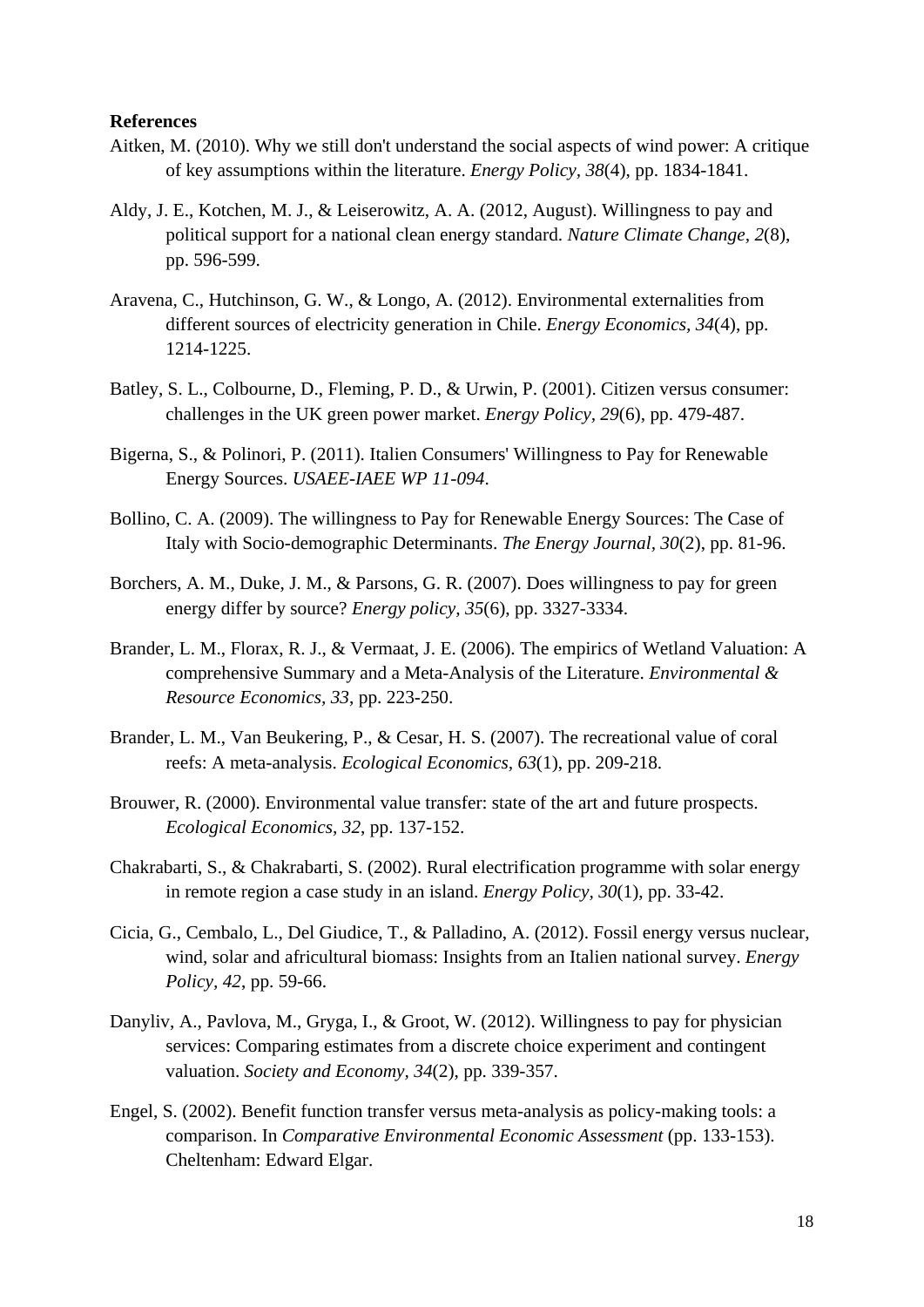- Eurostat. (2013). *Average household size (source: SILC) [ilc\_lvph01]*. Retrieved from Eurostat: http://appsso.eurostat.ec.europa.eu/nui/show.do?dataset=ilc\_lvph01&lang=en
- Farhar, B. C., & Houston, A. H. (1996). *Willingness to Pay for Electricity from Renewable Energy.* Pacific Grove, California: Paper presented at the 1996 ACEEE Summer Study on Energy Efficiency in Buildings.
- Gossling, S., Kunkel, T., Schumacher, K., Heck, N., Birkemeyer, J., Froese, J., . . . Schliermann, E. (2005). A target-group specific approach to "green" power retailing: students as consumers of renewable energy. *Renewable and Sustainable Energy Reviews, 9*(1), pp. 69-83.
- Gracia, A., Barreiro-Hurlé, J., & Peréz y Peréz, L. (2012). Can renewable energy be financed with higher electricity prices? Evidence from a Spanish region. *Energy Policy, 50*, pp. 784-794.
- Grösche, P., & Schröder, C. (2011). Eliciting public support for greening the electricity mix using random parameter techniques. *Energy Economics, 33*(2), pp. 363-370.
- Hanemann, M., Labandeira, X., & Loureiro, M. L. (2011). Climate change, energy and social preferences on policies: exploratory evidence for Spain. *Climate Research, 48*(2-3), pp. 343-348.
- Hanley, N., Wright, R. E., & Adamowicz, V. (1998). Using Choice Experiments to Value the Environment. *Environmental and Resource Economics, 11*(3-4), pp. 413-428.
- Kaenzig, J., Heinzle, S. L., & Wüstenhagen, R. (2013). Whatever the consumer wants, the consumer gets? Exploring the gap between consumer preferences and default electricity products in Germany. *Energy Policy, 53*, pp. 311-322.
- Kim, J., Park, J., Kim, J., & Heo, E. (2013). Renewable electricity as a differentiated good? The case of the Republic of Korea. *Energy Policy, 54*, pp. 327-334.
- Komarek, T. M., Lupi, F., & Kaplowitz, M. D. (2011). Valuing energy policy attributes for environmental management: Choice experiment evidence from a research institution. *Energy Policy, 39*(9), pp. 5105-5115.
- Kosenius, A.-K., & Ollikainen, M. (2012). Valuation of environmental and societal trade-offs of renewable energy sources. *University of Helsinki, Department of Economics and Management, Discussion Papers n:o 59*.
- Liu, W., Wang, C., & Mol, A. P. (2013). Rural public acceptance for renewable energy deployment: The case of Shandong in China. *Applied Energy, 102*, pp. 1187-1196.
- Menegaki, A. (2008). Valuation for renewable energy: A comparative review. *Renewable and Sustainable Energy Reviews, 12*(9), pp. 2422-2437.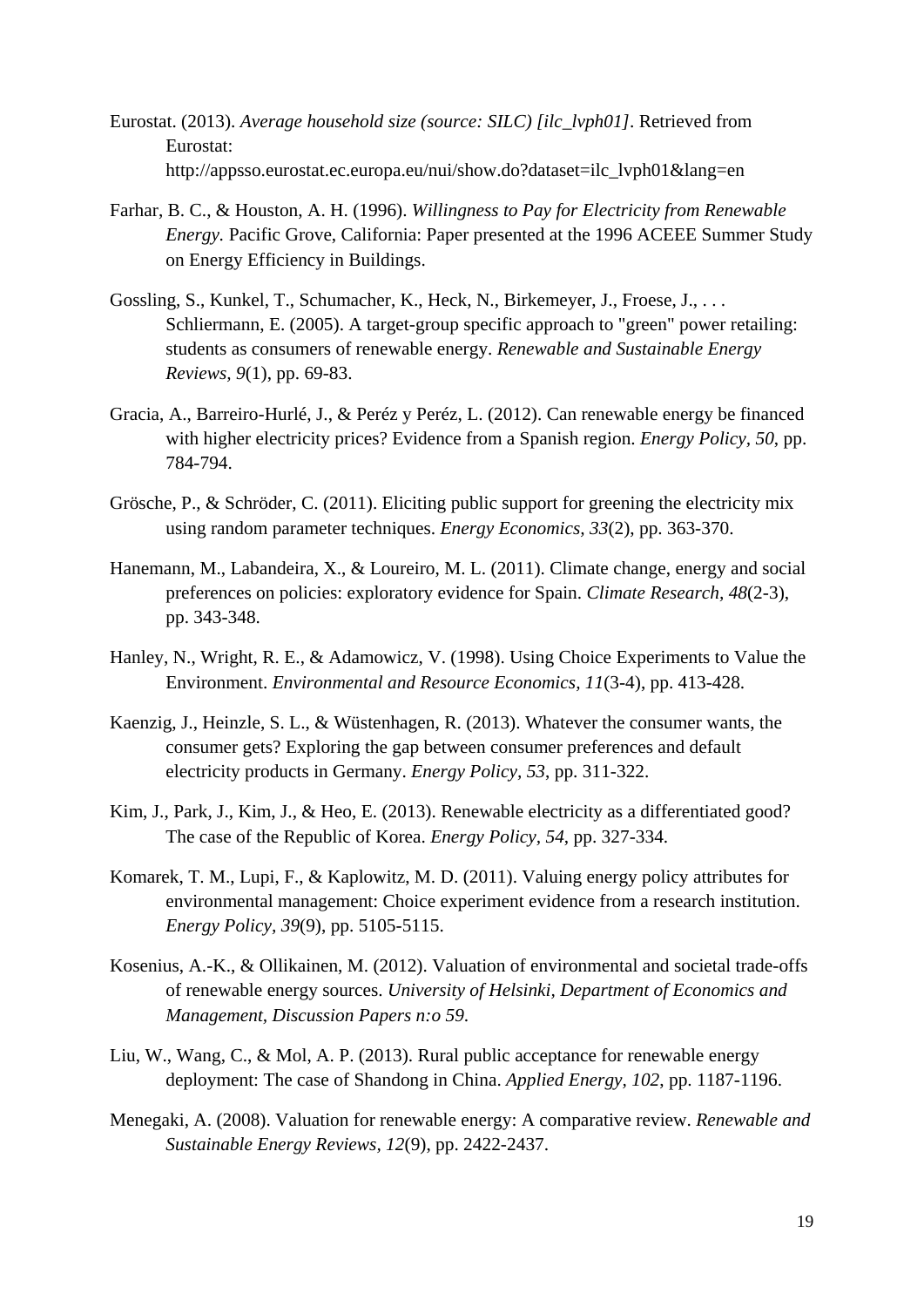- Menges, R., & Traub, S. (2008). Energy Taxation and renewable Energy: Testing for Incentives, Framing Effects and Perceptions of Justice in Experimental Settings. *Paper for EEM 08-5th International Conference on the European Electricity Market.*
- Menges, R., Schroeder, C., & Traub, S. (2005). Altruism, Warm Glow and the Willingnessto-Donate for Green Electricity: An Artefactual Field Experiment. *Environmental & Ressource Economics, 31*(4), pp. 431-458.
- National Bureau of Statistics of China. (2010). *Table 3-5: Basic Statistics on National Population Census in 1953, 1964, 1982, 1990, 2000 and 2010*. Retrieved from 2010 Population Census: http://www.stats.gov.cn/tjsj/ndsj/2011/html/D0305e.htm
- Nomura, N., & Akai, M. (2004). Willingness to pay for green electricity in Japan as estimated through contingent valuation method. *Apllied Energy, 78*(4), pp. 453-463.
- OECD. (2012). *OECD Family Database*. Retrieved from OECD: www.oecd.org/social/family/database
- OECD. (n.d.). *Table 4: PPPs and Exchange Rates*. Retrieved 2014, from OECD.StatExtracts: http://stats.oecd.org/Index.aspx?DataSetCode=SNA\_Table4
- OECD/IEA. (2014a). *Statistics by country Table: Electricity and Heat*. Retrieved from International Energy Agency: www.iea.org/statistics
- OECD/IEA. (2014b). *Statistics by country Table: Indicators*. Retrieved from International Energy Agency: www.iea.org/statistics
- Ramsey, J. B. (1969). Tests for Specification Errors in Classical Linear Least-squares Regression Analysis. *Journal of Royal Statistical Society. Series B (Methodological), 31*(2), pp. 350-371.
- Rosenberger, R. S., & Phipps, T. T. (2002). Site correspondence effects in benefit transfers: A meta-analysis transfer function. In *2nd World Congress of Environmental and Resource Economists.*
- Solino, M., Farizo, B. A., Vázquez, M. X., & Prada, A. (2012). Generating electricity with forest biomass: Consistency and payment timeframe effects in choice experiments. *Energy Policy, 41*, pp. 796-806.
- Solino, M., Vázquez, M. X., & Prada, A. (2009). Social demand for electricity from forest biomass in Spain: Does payment periodicity affect the willingness to pay? *Energy Policy, 37*(2), pp. 531-540.
- Stanley, T. D. (2001). Wheat From Chaff: Meta-Analysis As Quantitative Literature Review. *Journal of Economic Perspectives, 15*(3), pp. 131-150.
- Statistics Japan. (2013). *Table 2-16: Households and Household Members by Type of Household and Prefecture (1980--2010)*. Retrieved from Statistical Survey